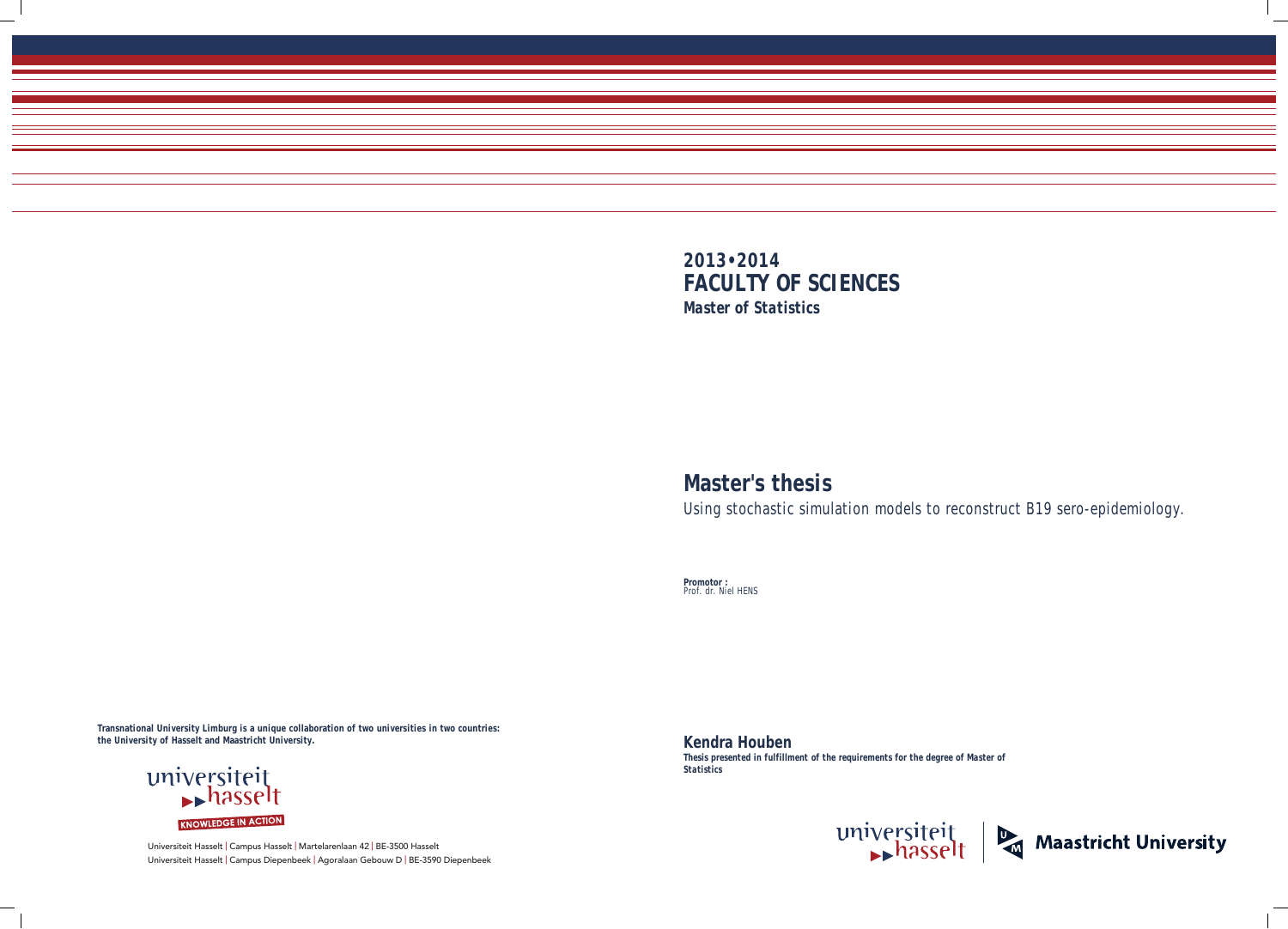## **2013•2014 FACULTY OF SCIENCES** *Master of Statistics*

## **Master's thesis**

Using stochastic simulation models to reconstruct B19 sero-epidemiology.

**Promotor :** Prof. dr. Niel HENS

**Kendra Houben** 

*Thesis presented in fulfillment of the requirements for the degree of Master of Statistics*

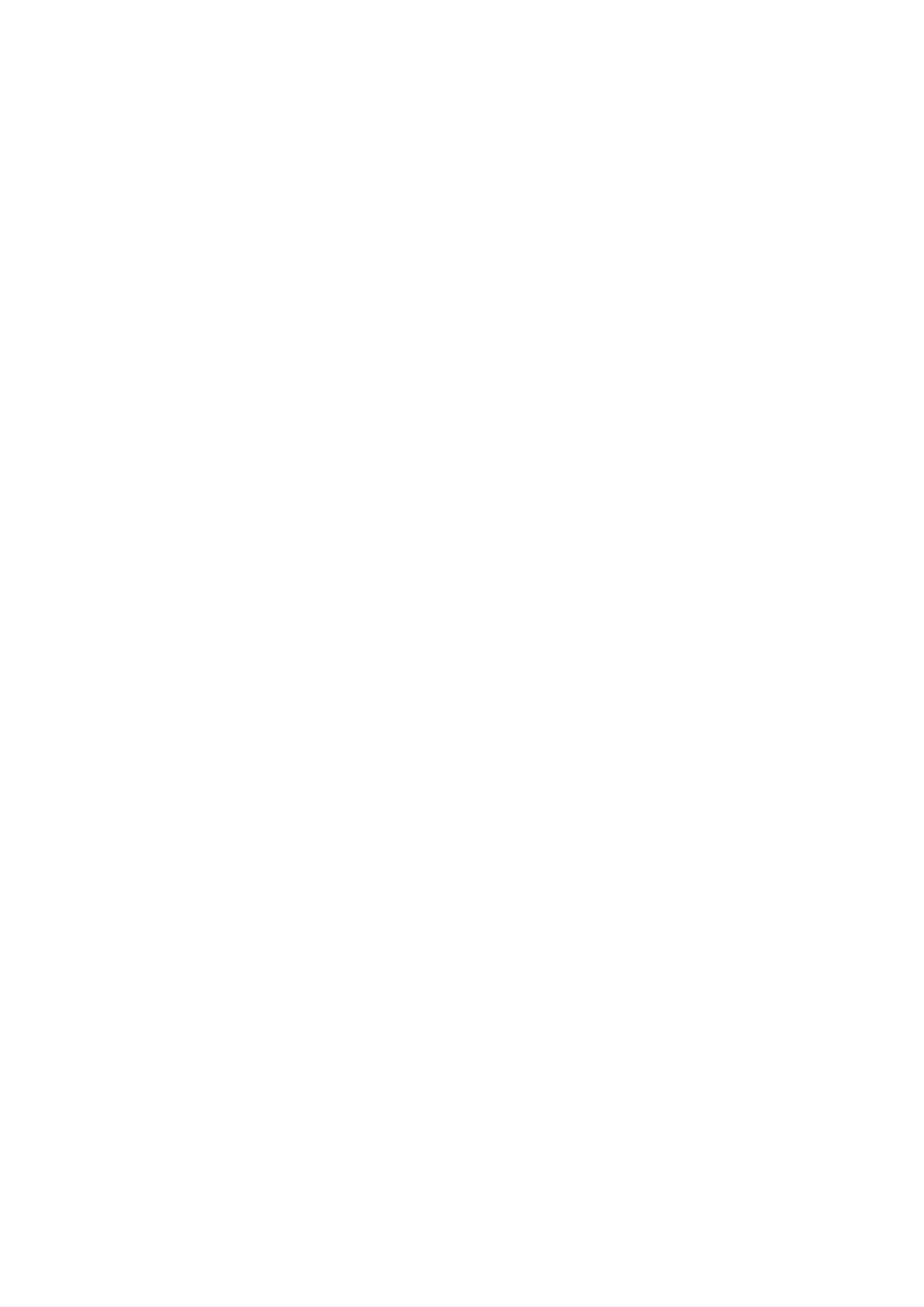## Acknowledgements

Foremost, I would like to take some time to thank everyone who helped me with this thesis. First of all, I would like to acknowledge my supervisor, prof. dr. Niel Hens, for the opportunity he gave me to work on this interesting subject. Thereby, he was always ready with advice when necessary. I would also like to thank Nele Goeyvaerts for her advice and suggestions when prof. Hens was not available.

Then, I would like to thank my parents for their emotional and financial support. Last but not least I thank my boyfriend for being there when I needed it. His support helped me to complete the last piece of the two-year master, this thesis.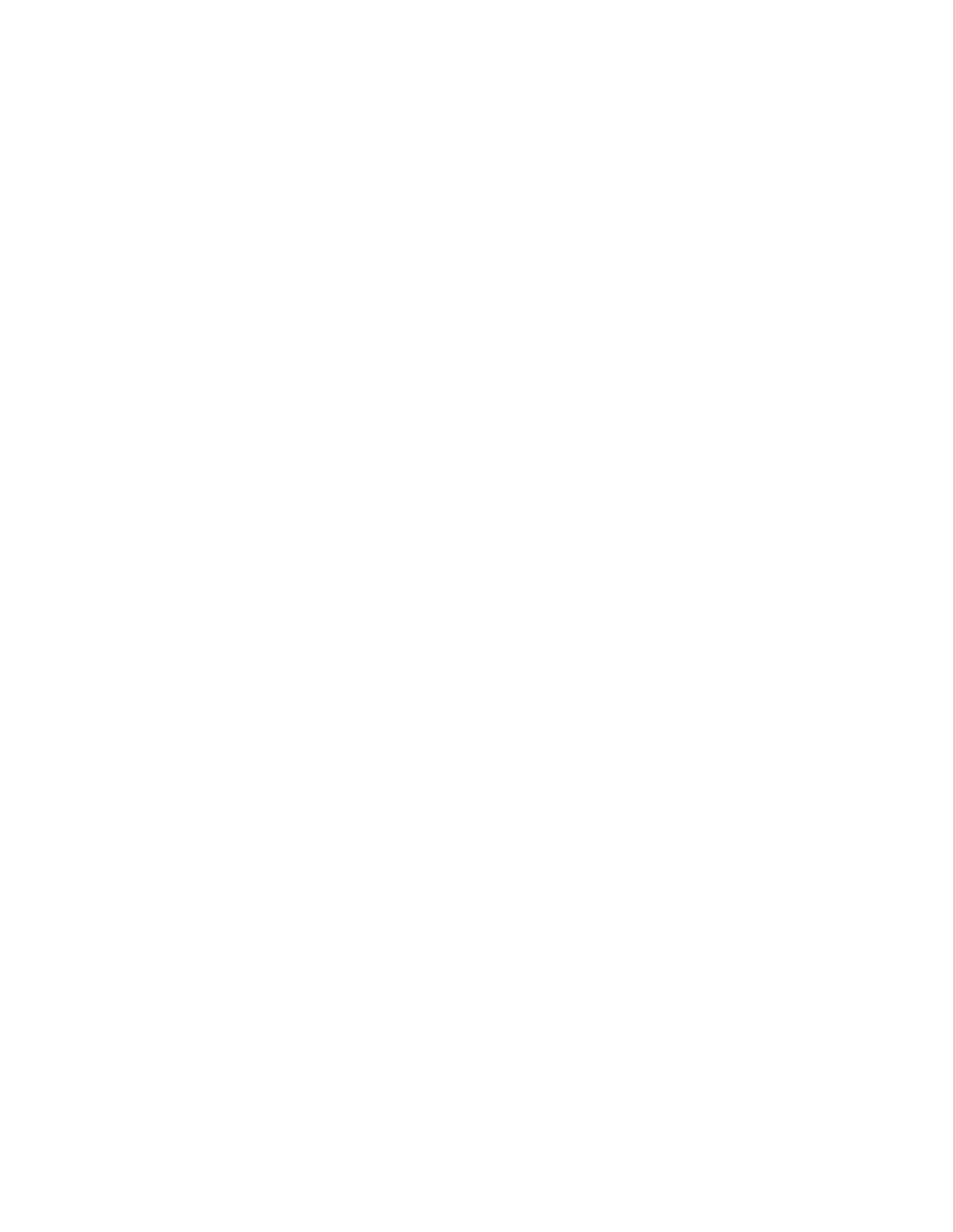## **Contents**

|     |       |                | $\mathbf{1}$                                                             |  |
|-----|-------|----------------|--------------------------------------------------------------------------|--|
|     |       |                |                                                                          |  |
| 2.1 |       |                | 3                                                                        |  |
|     | 2.1.1 |                | $\overline{4}$                                                           |  |
|     | 2.1.2 |                | 8 <sup>8</sup>                                                           |  |
| 2.2 |       |                | 10                                                                       |  |
|     | 2.2.1 |                | 11                                                                       |  |
|     | 2.2.2 |                | 16                                                                       |  |
|     | 2.2.3 |                | 20                                                                       |  |
| 2.3 |       |                | 20                                                                       |  |
|     | 2.3.1 |                | 21                                                                       |  |
|     | 2.3.2 |                | 22                                                                       |  |
|     | 2.3.3 |                | 25                                                                       |  |
|     |       |                | 27                                                                       |  |
| 3.1 |       |                | 27                                                                       |  |
|     | 3.1.1 |                | 27                                                                       |  |
|     | 3.1.2 |                | 28                                                                       |  |
| 3.2 |       |                | 29                                                                       |  |
|     | 3.2.1 |                | 29                                                                       |  |
|     | 3.2.2 |                | 31                                                                       |  |
|     | 3.2.3 |                | 31                                                                       |  |
| 3.3 |       |                | 33                                                                       |  |
|     | 3.3.1 |                | 33                                                                       |  |
|     | 3.3.2 |                | 34                                                                       |  |
|     | 3.3.3 |                | 34                                                                       |  |
|     |       | <b>Results</b> | <b>Introduction</b><br><b>Methodology - Stochastic Simulation Models</b> |  |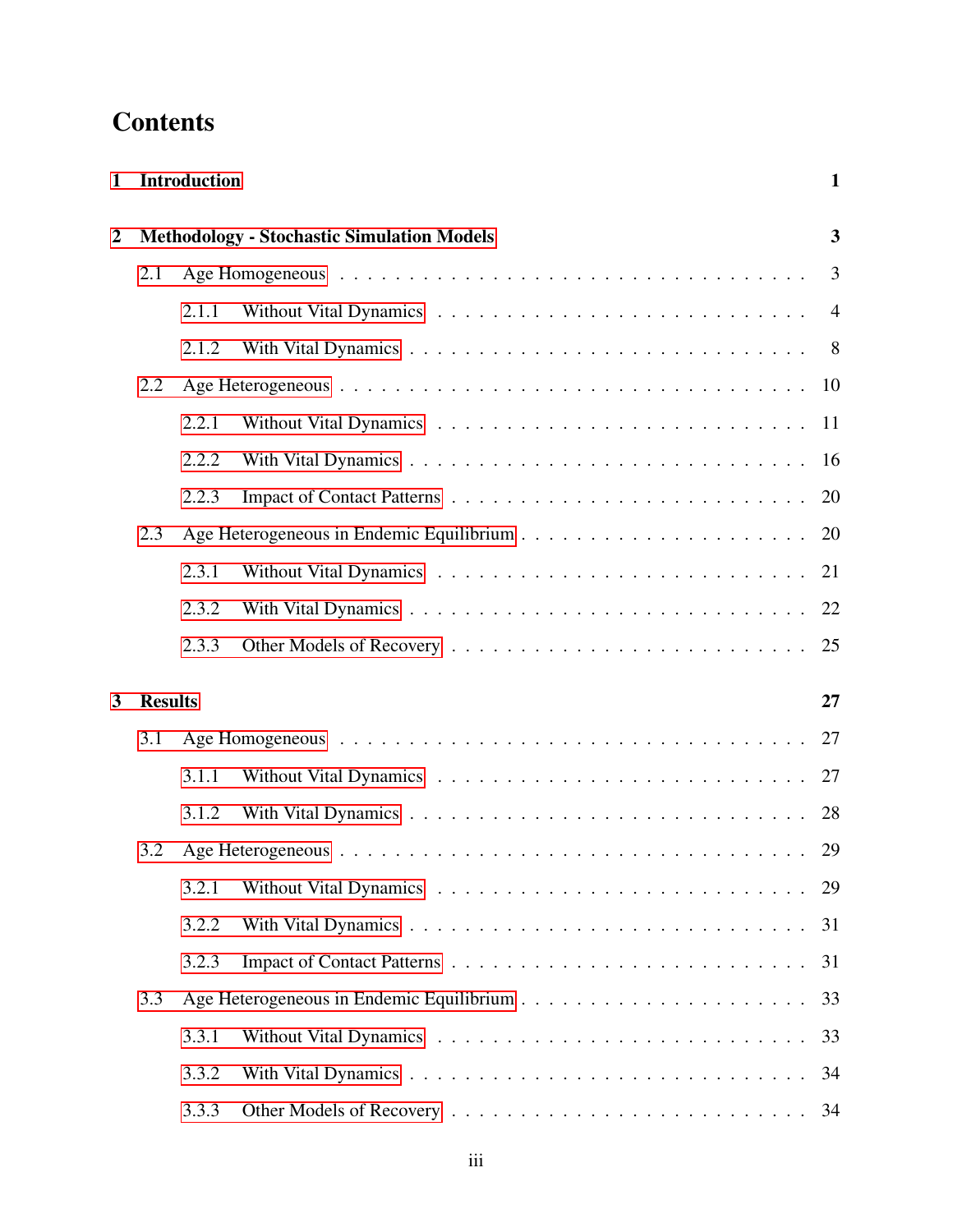| $\overline{4}$ | <b>Discussion</b> |  |  |  |
|----------------|-------------------|--|--|--|
|                | 4.1               |  |  |  |
|                | 5 References      |  |  |  |
|                | 6 Appendix        |  |  |  |
|                |                   |  |  |  |
|                | 6.2               |  |  |  |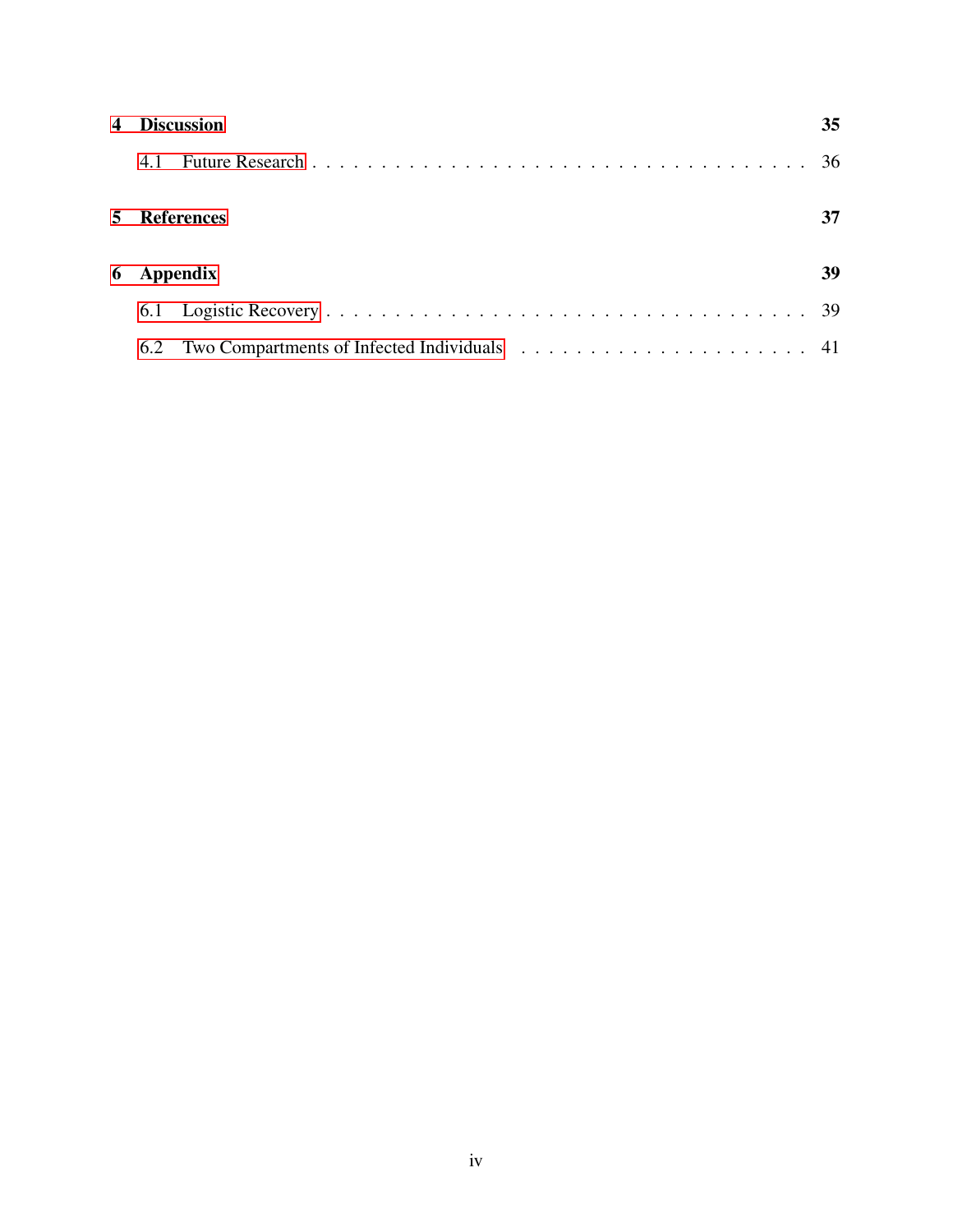## 1 Introduction

In 1975, the first human parvovirus was accidently discovered. It was called parvovirus B19 (PVB19) which belongs to the family Parvoviridae and genus Erythrovirus (Cennimo, 2014). PVB19 can cause erythema infectiosum, also known as the fifth disease of childhood or slapped cheek syndrome. It mainly spreads through the respiratory route but transmission through blood or saliva droplets is also possible (Thyssen and Van Loock, 2002). The infection is common in children and teenagers, which transmit it to the parents. Usually, the disease is mild but acute arthritis can occur in adults, especially females (Cennimo, 2014). Currently, no vaccine against PVB19 is available.

Immunoglobulin G (IgG) antibodies are produced during PVB19 infection. These antibodies stay in the system and protects against secondary infections (Heegaard and Brown, 2002). Goeyvaerts et al. (2010) noticed that the assumption of lifelong immunity is not supported by the seroprevalence profiles of five European countries. Their goal was to find a transmission model that fits best to the data. The results showed that even the best transmission model was not able to fully capture the PVB19 sero-epidemiology. A reason could be that deterministic models are easier to analyze, but are not always realistic.

Stochastic models are often a more natural way to describe the spread of a disease (Andersson and Britton, 2000), but there is less literature about these models. One goal is to develop codes for different stochastic models, starting from the SIR model and extending it to the SIRS model. These stochastic simulation models can then be used to reconstruct the PVB19 sero-epidemiology of Belgium. In the future, this can be used to reconstruct the PVB19 sero-epidemiology of other countries as well as for other infections.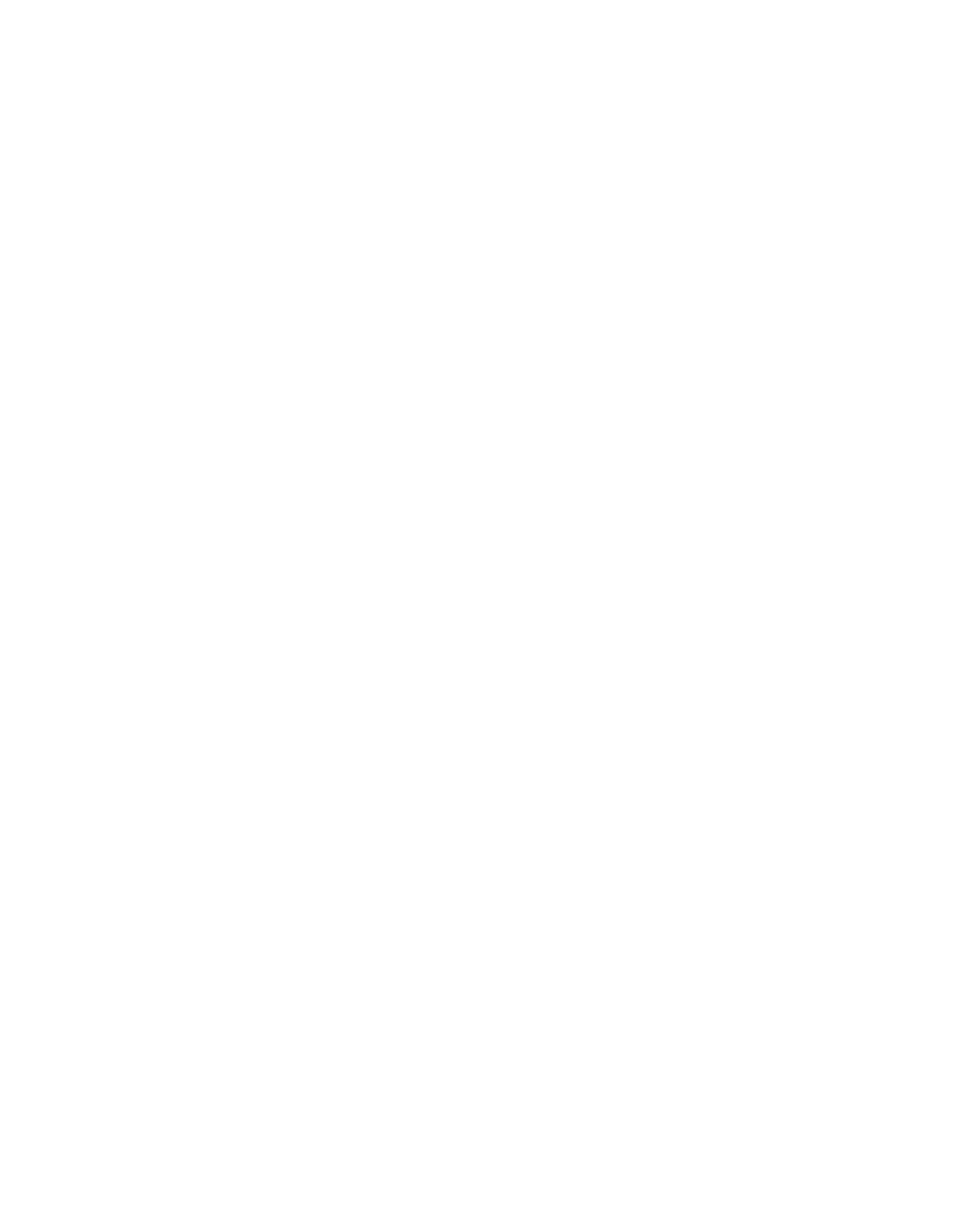## 2 Methodology - Stochastic Simulation Models

The deterministic transmission models were used as basis to develop the stochastic models. The used transmission models consist of three compartments: susceptible (S), infected (I) and recovered (R). Assuming lifelong immunity after being infected, results in an SIR model which is the basic model. Goeyvaerts et al. (2010) noticed that the assumption of lifelong immunity was not supported by the data. Another possibility then is the SIRS model, where after recovery one can be susceptible again.

Both models were made stochastic under several assumptions in an age homogeneous and age heterogeneous setting, with and without vital dynamics.

#### 2.1 Age Homogeneous

Both SIR and SIRS models can be described as a system of ordinary differential equations under the assumption of age homogeneity (Hens et al., 2012).

SIR model

$$
\frac{dS(t)}{dt} = B(t) - \lambda(t)S(t) - \mu S(t),
$$
  
\n
$$
\frac{dI(t)}{dt} = \lambda(t)S(t) - gI(t) - \mu I(t),
$$
  
\n
$$
\frac{dR(t)}{dt} = gI(t) - \mu R(t),
$$

where  $S(t)$ ,  $I(t)$  and  $R(t)$  are respectively the number of susceptibles, infected and recovered individuals at time *t*.  $B(t) = \mu N(t)$  is the number of births with  $\mu$  the birth and death rate. If we assume that there is no disease-related mortality and because of equal birth and death rates,  $B = \mu N$  which is constant. The force of infection can be expressed as  $\lambda(t) = \beta I(t)$  from which the mass-action principle follows. The rate of becoming recovered after being infected is *g*.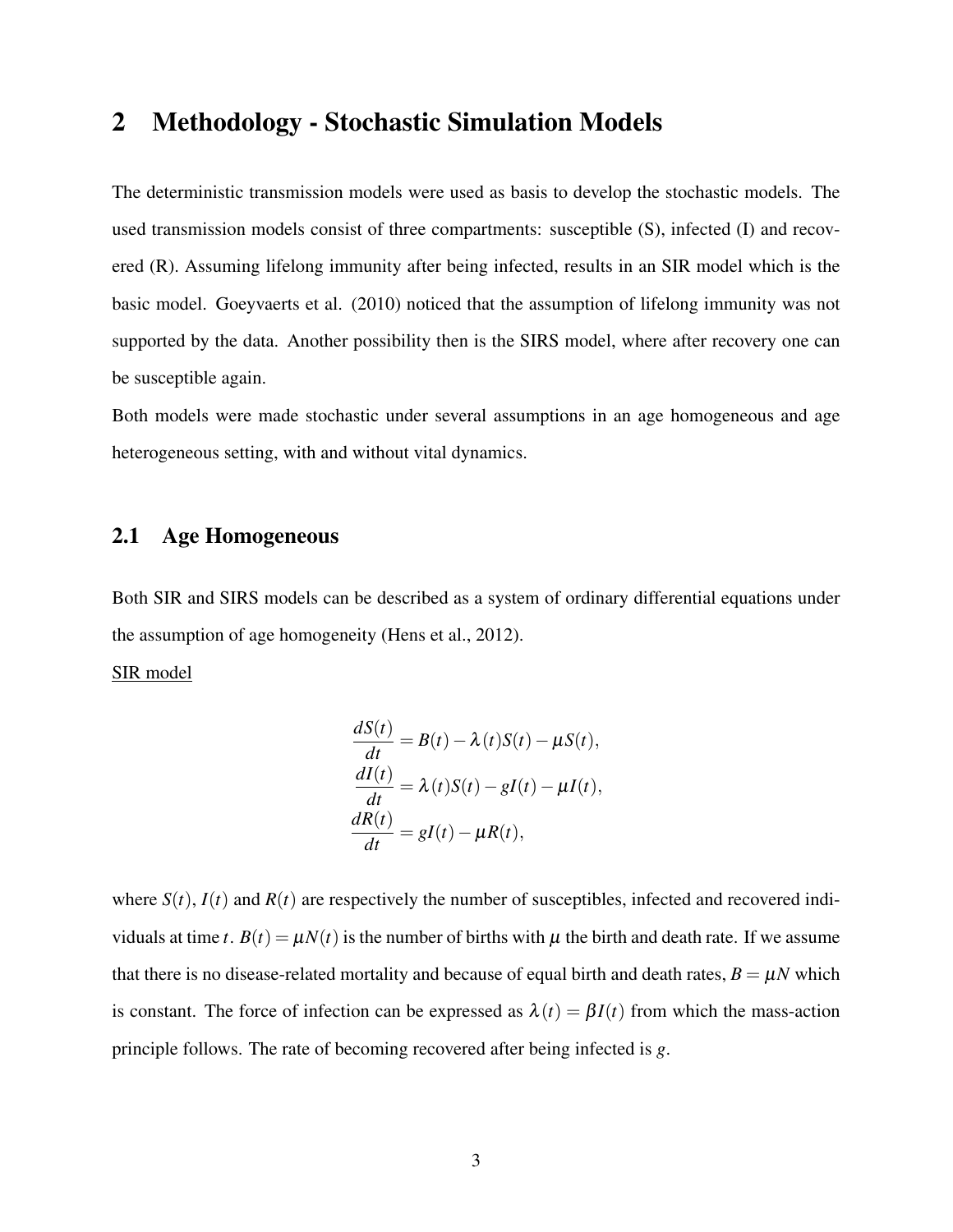#### SIRS model

$$
\frac{dS(t)}{dt} = B(t) - \lambda(t)S(t) + \omega R(t) - \mu S(t),
$$
  
\n
$$
\frac{dI(t)}{dt} = \lambda(t)S(t) - gI(t) - \mu I(t),
$$
  
\n
$$
\frac{dR(t)}{dt} = gI(t) - \omega R(t) - \mu R(t),
$$

where  $\omega$  is the rate of becoming susceptible again after being recovered. All other parameters are the same as for the SIR model.

#### 2.1.1 Without Vital Dynamics

First, the stochastic version of the deterministic SIR (SIRS) model under the assumption of age homogeneity and without vital dynamics was made.

A population of size  $N = 1.000.000$  with  $S(0) = N - 1$ ,  $I(0) = 1$  and  $R(0) = 0$  was considered. For simulation, the parameters were assumed to be  $R_0 = 2.48$  (2.84) for SIR (SIRS),  $g = 1/6$  days,  $ω = 0.013$  year and  $β = \frac{gR_0}{N}$  $\frac{R_0}{N}$ . These numbers were the estimates of Goeyvaerts et al. (2010). Poisson distribution

*S*, *I* and *R* are the number of individuals at time 0. The newly infected/recovered/susceptible individuals were drawn from a poisson distribution.

- $\bullet$  *I*<sub>new</sub> ∼ *Poisson*( $\beta I_t S_t$ )
- $R_{new} \sim Poisson(gl_t)$
- $\bullet$  *S*<sub>*new*</sub> ∼ *Poisson*(ω*R*<sub>*t*</sub>)</sub>

These numbers were then used to get *S*, *I* and *R* at time *t* according to the following equations for the SIR and SIRS model.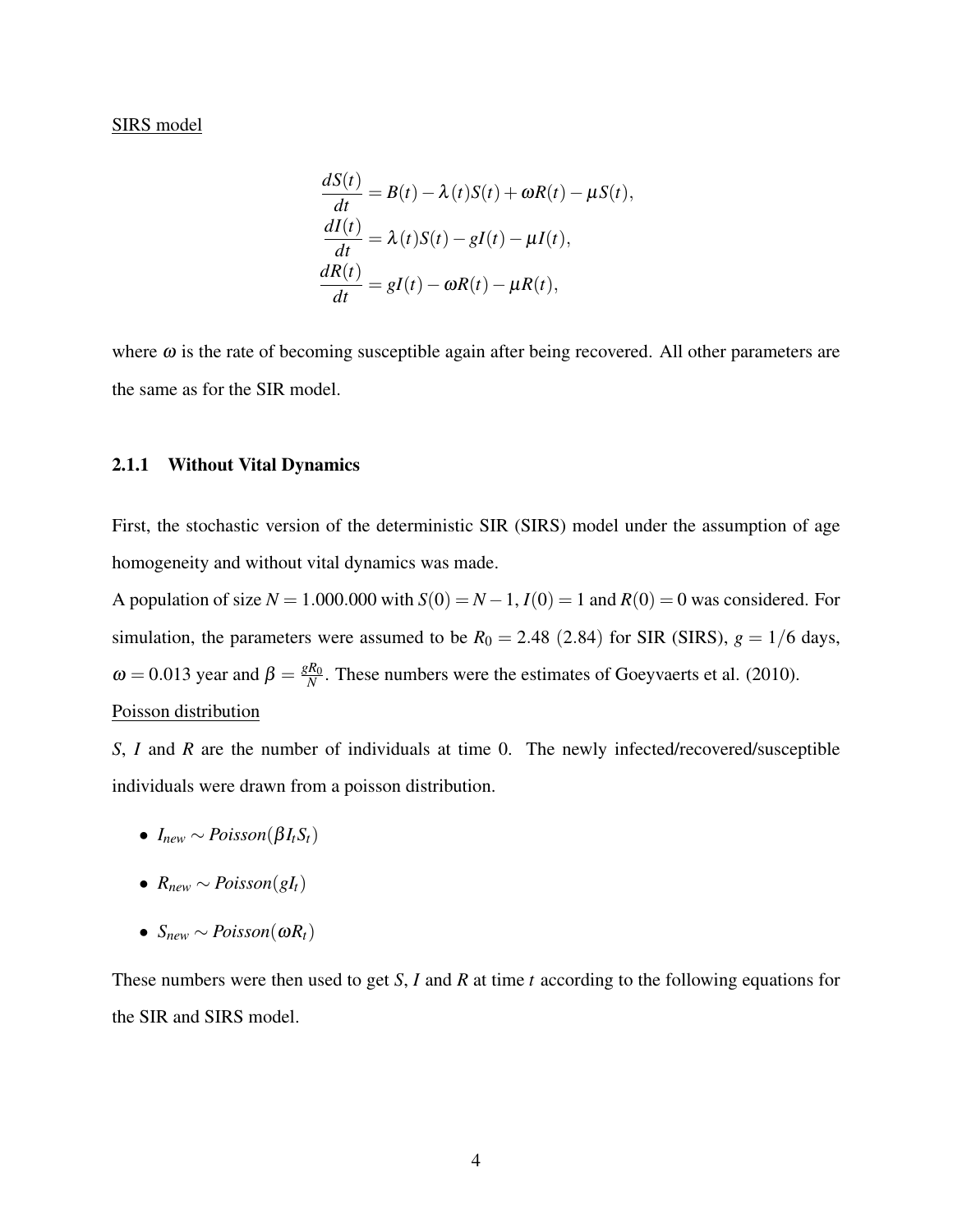$$
S_{t+1} = S_t - I_{new}
$$
  
\n
$$
I_{t+1} = I_t + I_{new} - R_{new}
$$
  
\n
$$
S_{t+1} = S_t - I_{new} + S_{new}
$$
  
\n
$$
I_{t+1} = I_t + I_{new} - R_{new}
$$
  
\n
$$
R_{t+1} = R_t - R_{new} - S_{new}
$$

Those numbers are kept in seperate vectors for *S*, *I* and *R*. This will be repeated until  $I_t = 0$  or  $S_t = 0$ . The R-codes are given below for the SIR and SIRS model respectively.

```
1 SIR & SIRS - Pois - age homo.R
## S->I->R ##
-------------
Sold = S
Iold = I
Rold = R
Svec = NULL
Ivec = NULL
Rvec = NULL
stop = FALSE
while (!stop){
    Ih = rpois(1,b*Iold*Sold)print(Ih)
    Rh = \text{rpois}(1, g * \text{Iold})if ((Iold+Ih-Rh)<=0) break
    Sold = Sold-Ih
      if (Sold<=0){Rold=N; break}
    Iold = Iold+Ih-Rh
    Rold = Rold+Rh
    Svec = c(Svec, Sold)Ivec = c(Ivec,Iold)Rvec = c(Rvec, Roll)if (Iold==0){stop=T}
}
```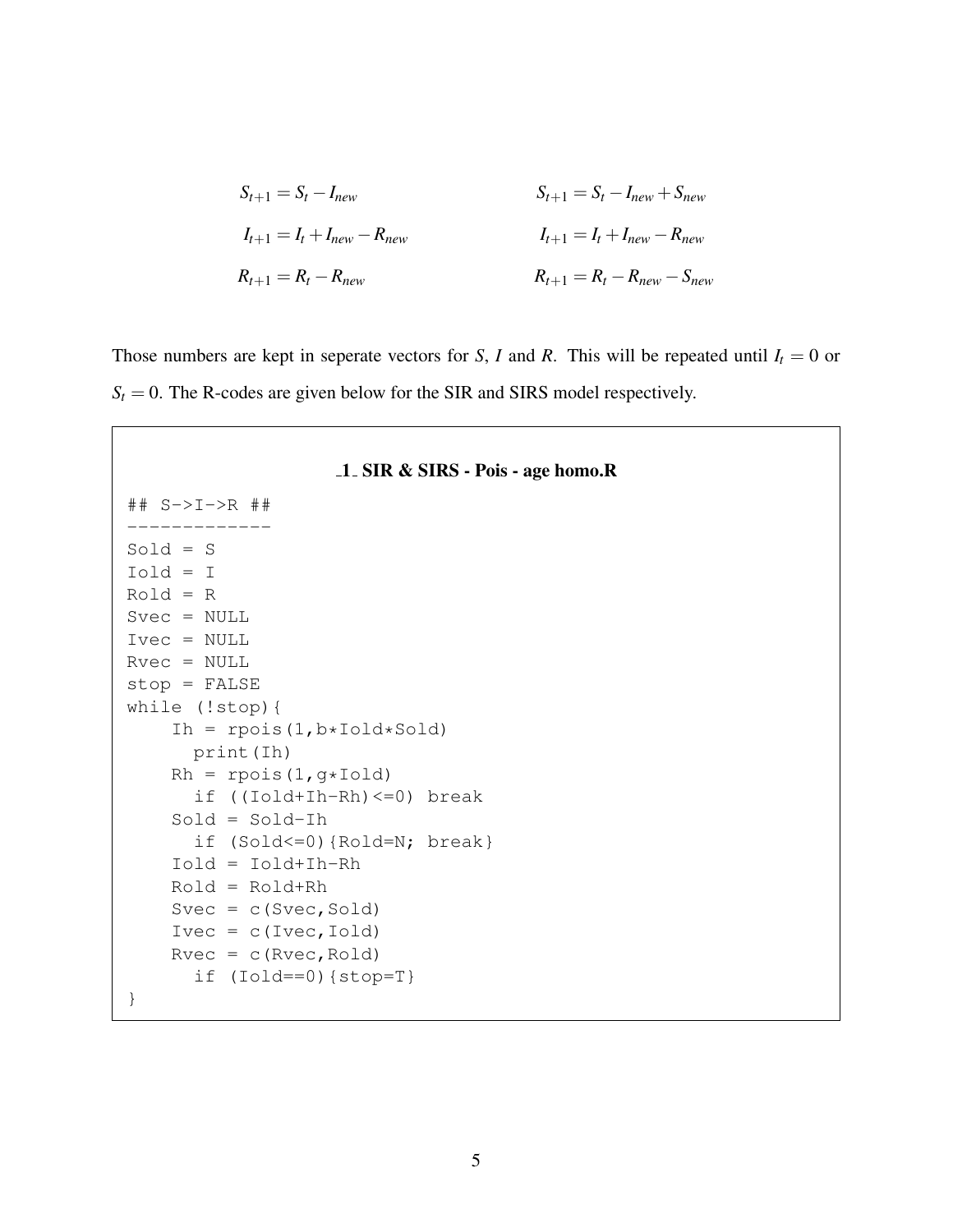```
1 SIR & SIRS - Pois - age homo.R
## S->I->R->S ##
Sold = S
Iold = I
Rold = R
Svec = NULL
Ivec = NULL
Rvec = NULL
stop = FALSE
while (!stop){
    Ih = rpois(1,b*Iold*Sold)print(Ih)
    Rh = rpois(1, g*Iold)if ((Iold+Ih-Rh)<=0) break
    Sh = \text{rpois}(1, \text{w*Roll})Sold = Sold-Ih+Sh
      if (Sold<=0){Rold=N; break}
    Iold = Iold+Ih-Rh
    Rold = Rold+Rh-Sh
    Svec = c(Svec, Sold)Ivec = c(Ivec,Iold)
    Rvec = c(Rvec, Roll)if (Iold==0){stop=T}
}
```
#### Binomial distribution

Instead of using the poisson distribution to draw from, one could also use the binomial distribution. The relationship between rates (poisson) and probabilities (binomial) is  $P = 1 - e^{-\text{rate}}$ . Therefor, the newly infected/recovered/susceptible individuals were drawn from:

- $I_{new} \sim Bin(S_t, 1-e^{-\beta I_t})$
- $\bullet$  *R*<sub>new</sub> ∼ *Bin*(*I*<sub>t</sub>, 1 − *e*<sup>-*g*</sup>)
- *Snew* ∼ *Bin*(*R<sup>t</sup>* ,1−*e* <sup>−</sup>ω)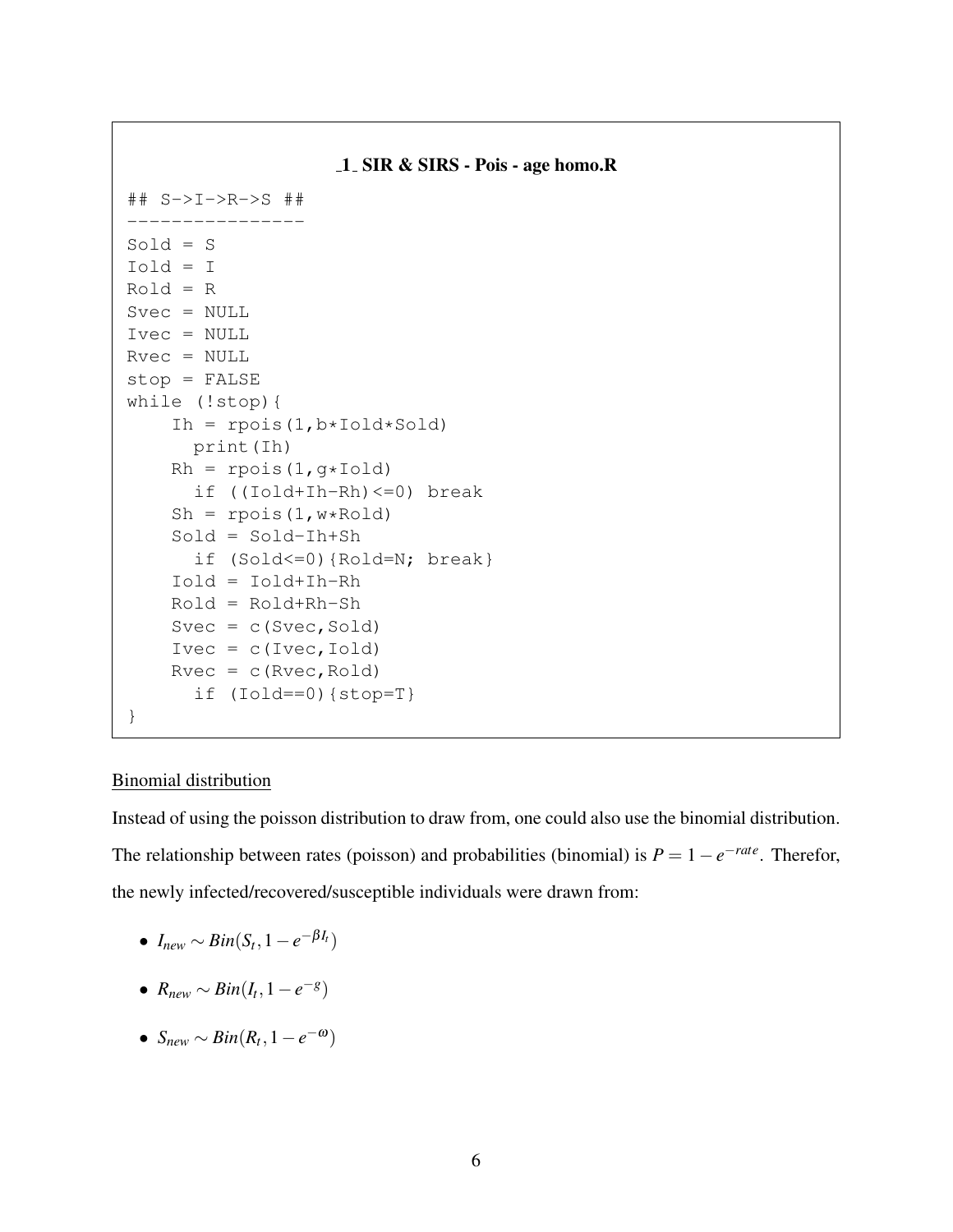An advantage of sampling from the binomial distribution is that it is restricted by a maximum. The breaks that were necessary with the Poisson, can now be removed. The program will run until a given point in time, TT. The R-codes with these changes are given below for the SIR and SIRS model respectively.

```
1b SIR & SIRS - Bin - age homo.R
TT = 200
## S->I->R ##
-------------
Sold = SIold = I
Rold = R
Svec = NULL
Svec = c(Svec, Sold)Ivec = NULL
Ivec = c(Ivec,Iold)Rvec = NULL
Rvec = c(Rvec, Roll)tt = 1while (tt<TT){
    print(tt)
    Ih = rbinom(1, Sold, (1-exp(-b*Iold)))print(Ih)
    Rh = rbinom(1, Iold, (1-exp(-q)))Sold = Sold-Ih
    Iold = Iold+Ih-Rh
    Rold = Rold+Rh
    Svec = c(Svec, Sold)Ivec = c(Ivec,Iold)
    Rvec = c(Rvec, Roll)tt = tt+1}
```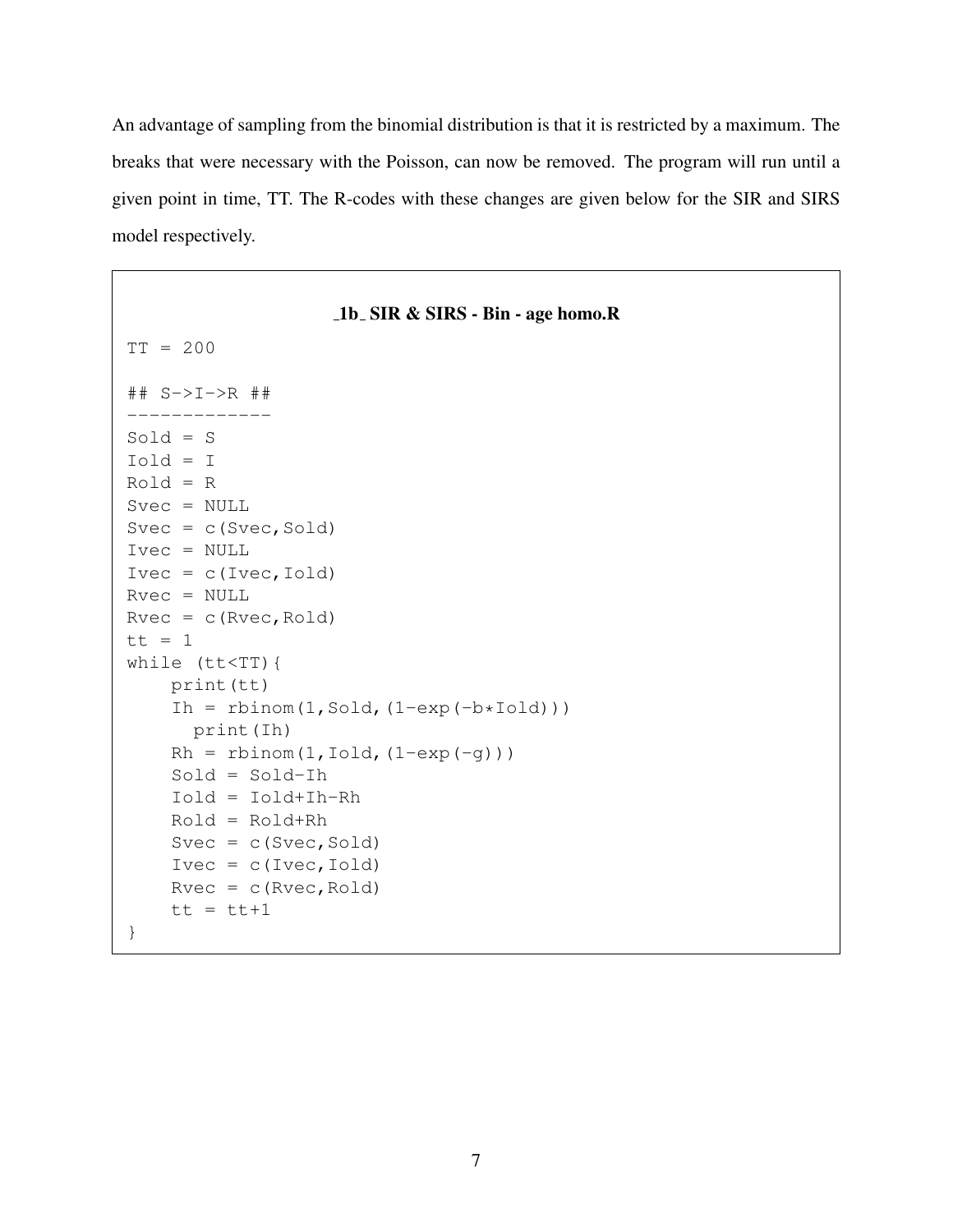```
1b SIR & SIRS - Bin - age homo.R
## S->I->R->S ##
Sold = SIold = I
Rold = R
Svec = NULL
Svec = c(Svec, Sold)Ivec = NULL
Ivec = c(Ivec,Iold)Rvec = NULL
Rvec = c(Rvec, Roll)tt = 1while (tt<TT){
    print(tt)
    Ih = rbinom(1, Sold, (1-exp(-b*Iold)))print(Ih)
    Rh = rbinom(1, Iold, (1-exp(-q)))Sh = rbinom(1, Rold, (1-exp(-w)))
    Sold = Sold-Ih+Sh
    Iold = Iold+Ih-Rh
    Rold = Rold+Rh-Sh
    Svec = c(Svec, Sold)Ivec = c(Ivec,Iold)Rvec = c(Rvec, Roll)tt = tt+1}
```
#### 2.1.2 With Vital Dynamics

Second, the model from section 2.1.1 when sampling from the binomial distribution was extended by adding vital dynamics. Birth and death were also sampled from a distribution.

- $\bullet$  *birth* ∼ *Poisson*( $(S_t + I_t + R_t) \mu_B$ )
- $S_{death} \sim Bin(S_t, 1-e^{-\mu_D})$
- $\bullet$  *I*<sub>death</sub>  $\sim Bin(I_t, 1-e^{-\mu_D})$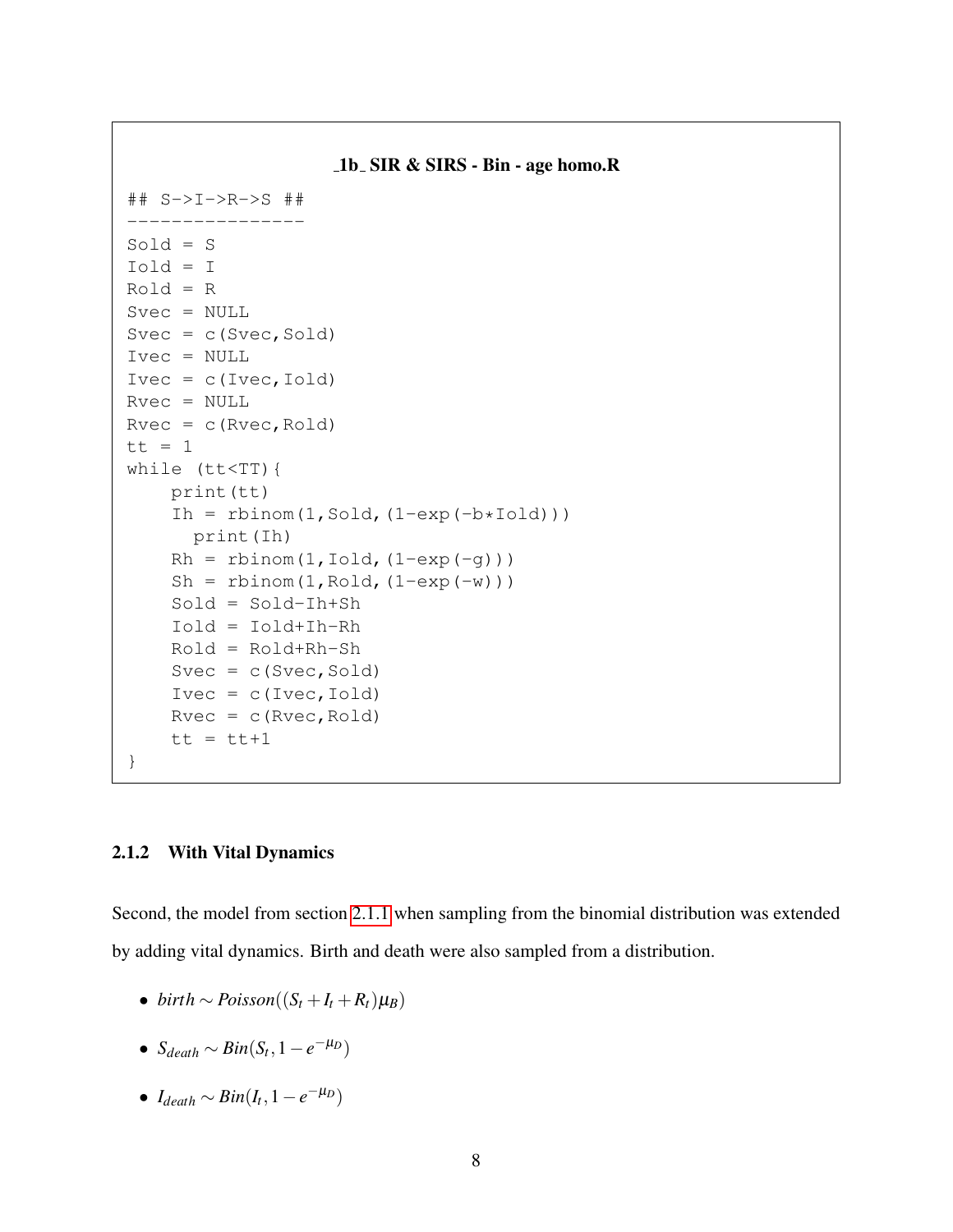•  $R_{death} \sim Bin(R_t, 1-e^{-\mu_D})$ 

Both birth and death were assumed to happen on a daily basis. All births start in the susceptible compartment. Mortality happens in each compartment with the same rate and disease-related mortality is ignored. Assume a life expectancy of 80 years, thus  $\mu_B = \mu_D = 1/80$ . The R-code for both SIR and SIRS models are given below.

```
1c SIR & SIRS - Bin - age homo - vital dynamics.R
TT = 200## S->I->R ##
-------------
Sold = S
Iold = I
Rold = R
Svec = NULL
Svec = c(Svec, Sold)Ivec = NULL
Ivec = c(Ivec,Iold)Rvec = NULL
Rvec = c(Rvec, Rold)tt = 1while (tt<TT){
    print(tt)
    Ih = rbinom(1, Sold, (1-exp(-b*Iold)))print(Ih)
    Rh = rbinom(1, Iold, (1-exp(-q)))m \text{u} = \text{rpois}(1, \text{sum(Sold, Iold, Rold)} * \text{muB})mus = rbinom(1, Sold, (1-exp(-muD)))muI = rbinom(1, Iold, (1-exp(-muD)))m uR = rbinom(1, Rold, (1-exp(-m u))))Sold = muN+Sold-Ih-muS
    Iold = Iold+Ih-Rh-muI
    Rold = Rold+Rh-muR
    Svec = c(Svec, Sold)Ivec = c(Ivec,Iold)Rvec = c(Rvec, Rold)tt = tt+1}
```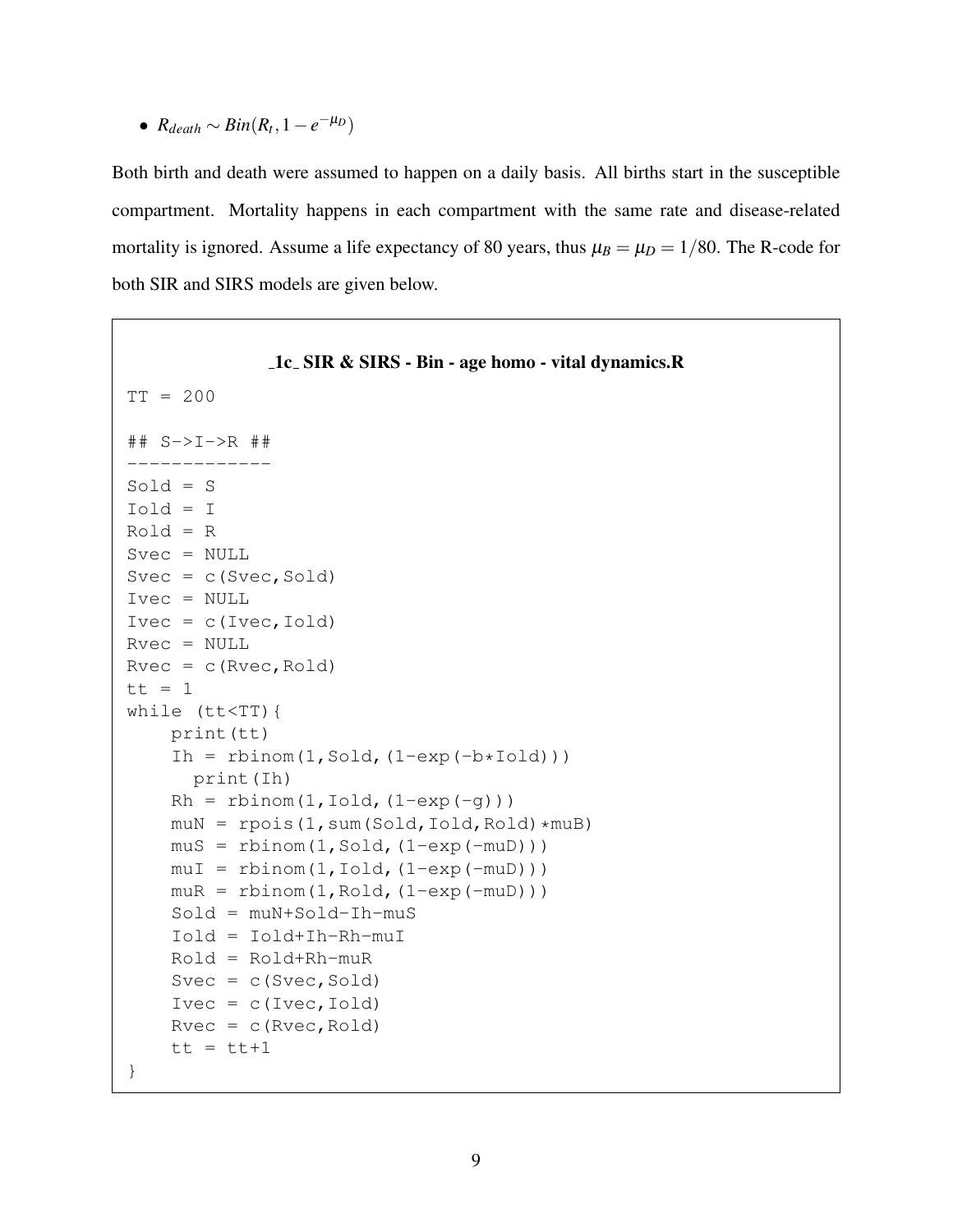```
1c SIR & SIRS - Bin - age homo - vital dynamics.R
## S->I->R->S ##
Sold = SIold = I
Rold = R
Svec = NULL
Svec = c(Svec, Sold)Ivec = NULL
Ivec = c(Ivec,Iold)Rvec = NULL
Rvec = c(Rvec, Roll)tt = 1while (tt<TT){
    print(tt)
    Ih = rbinom(1, Sold, (1-exp(-b*Iold)))print(Ih)
    Rh = rbinom(1, Iold, (1-exp(-q)))Sh = rbinom(1, Rold, (1-exp(-w)))
    muN = rpois(1, sum(Sold, Iold, Roll)xmuB)mus = rbinom(1, Sold, (1-exp(-muD)))muI = rbinom(1,Iold,(1-exp(-muD)))m uR = rbinom(1, Rold, (1-exp(-m u))))Sold = muN+Sold-Ih+Sh-muS
    Iold = Iold+Ih-Rh-muI
    Rold = Rold+Rh-Sh-muR
    Svec = c(Svec, Sold)Ivec = c(Ivec,Iold)Rvec = c(Rvec, Rold)tt = tt+1}
```
#### 2.2 Age Heterogeneous

Both SIR and SIRS model can be described as a system of three partial differential equations in age and time (Hens et al., 2012).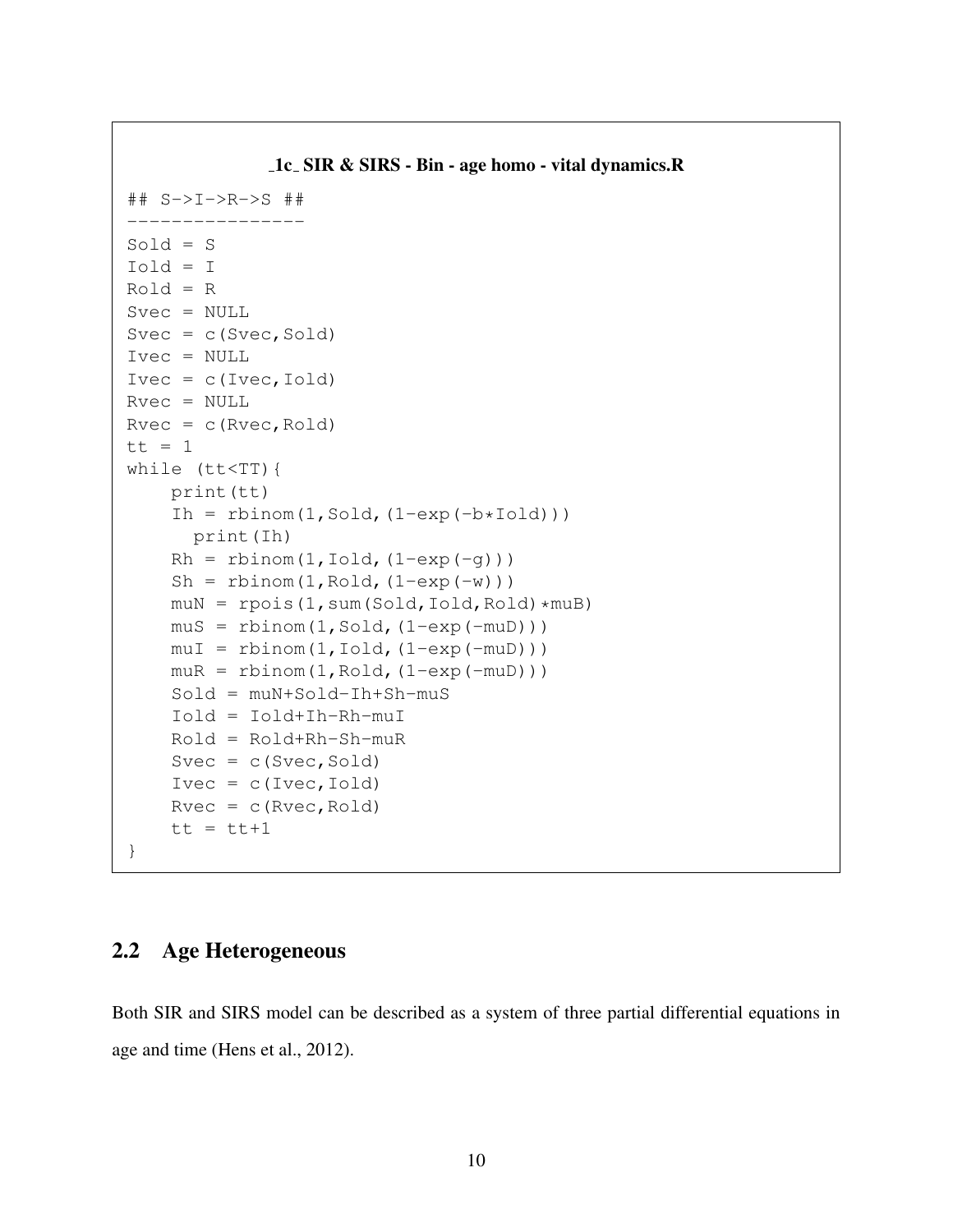#### SIR model

$$
\frac{\partial S(a,t)}{\partial a} + \frac{\partial S(a,t)}{\partial t} = -\lambda(a,t)S(a,t) - \mu(a,t)S(a,t),
$$
  

$$
\frac{\partial I(a,t)}{\partial a} + \frac{\partial I(a,t)}{\partial t} = \lambda(a,t)S(a,t) - \sigma(a,t)I(a,t) - \mu(a,t)I(a,t),
$$
  

$$
\frac{\partial R(a,t)}{\partial a} + \frac{\partial R(a,t)}{\partial t} = \sigma(a,t)I(a,t) - \mu(a,t)R(a,t),
$$

where  $S(a,t)$ ,  $I(a,t)$  and  $R(a,t)$  are respectively the number of susceptibles, infected and recovered individuals at time *t* and age *a*. The number of births at time *t* is  $B(t) = S(0,t)$ , while under the assumption of no vertical transmission  $I(0,t) = R(0,t) = 0$ . The assumption of no disease-related mortality still counts. Only the natural death rate remains, which can depend on age and time  $\mu(a,t)$ . The force of infection is often assumed to be age and time dependent ( $\lambda(a,t)$ ), while the revovery rate is often assumed to be constant ( $\sigma$ ( $a$ , $t$ ) =  $\sigma$ ).

#### SIRS model

$$
\frac{\partial S(a,t)}{\partial a} + \frac{\partial S(a,t)}{\partial t} = -\lambda(a,t)S(a,t) + \omega(a,t)R(a,t) - \mu(a,t)S(a,t),
$$
  

$$
\frac{\partial I(a,t)}{\partial a} + \frac{\partial I(a,t)}{\partial t} = \lambda(a,t)S(a,t) - \sigma(a,t)I(a,t) - \mu(a,t)I(a,t),
$$
  

$$
\frac{\partial R(a,t)}{\partial a} + \frac{\partial R(a,t)}{\partial t} = \sigma(a,t)I(a,t) - \omega(a,t)R(a,t) - \mu(a,t)R(a,t).
$$

Like the recovery rate, the rate to become susceptible again is often assumed to be constant  $(\omega(a,t) = \omega)$ . Again, the other parameters are the same as in the SIR model.

#### 2.2.1 Without Vital Dynamics

The stochastic version of the age homogeneous SIR (SIRS) model was extended to be age heterogeneous without vital dynamics.

The difference with the age homogeneous model is that the population is divided in 80 agegroups of one year. So *S*, *I* and *R* will become vectors instead of numbers. Assume that each agegroup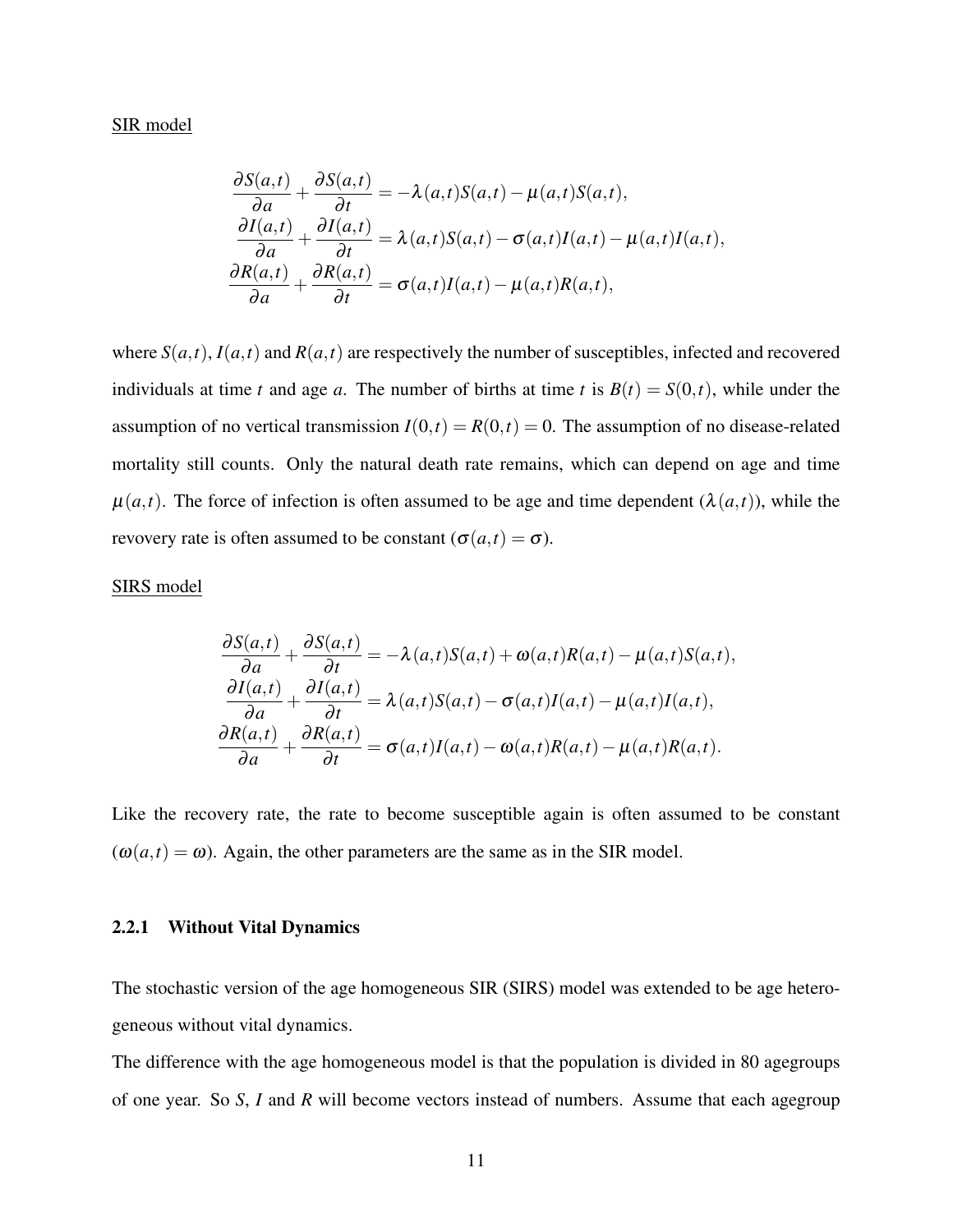consists of 100.000 individuals whereof 10 individuals are infected and none are in the recovered compartment at time 0. The same values for  $R_0$ , *g*,  $\omega$  and  $\beta$  were considered, except that  $\beta$  now becomes a 80x80 matrix which leads to homogeneous mixing. The chance to become infected is the same within and between agegroups.

#### Poisson distribution

*S*, *I* and *R* are the vectors with the initial number of individuals as stated before. Again the newly infected/recovered/susceptible individuals in each agegroup were sampled from a poisson distribution.

- $\bullet$  *I*<sub>new</sub> ∼ *Poisson*( $\beta I_t S_t$ )
- $R_{new} \sim Poisson(gl_t)$
- $\bullet$  *S*<sub>new</sub> ∼ *Poisson*(ω*R*<sub>t</sub>)

The vector of *S*, *I* and *R* at time *t* are changed according to the SIR or SIRS model. The number of individuals in each compartment for each agegroup and at each time are kept in a matrix. These steps will be repeated until the vector of *S* or *I* contains a value that is smaller or equal to 0. The R-code of this model is given below.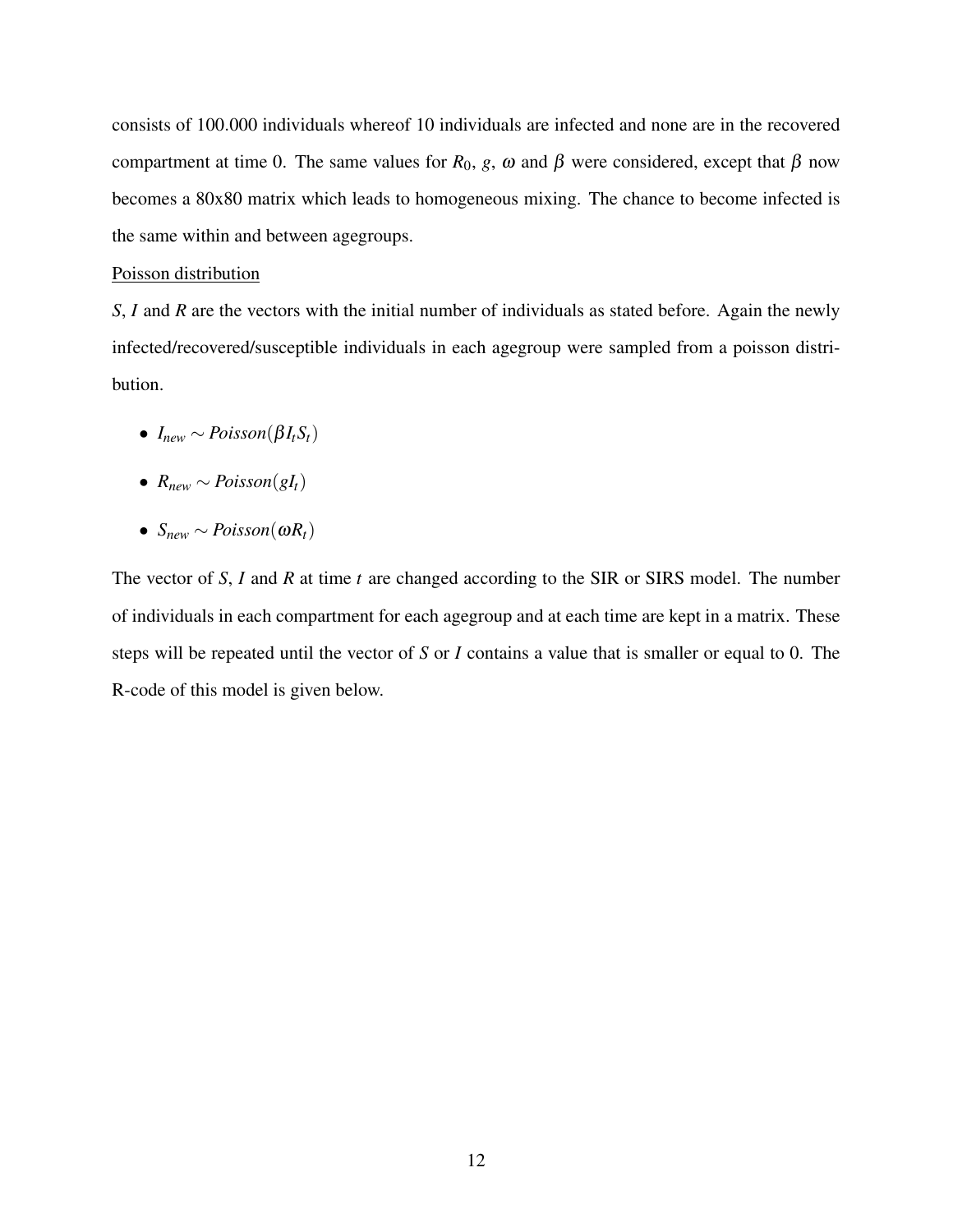```
2 SIR & SIRS - Pois - age hetero - homo mixing.R
TT = 200
## S->I->R ##
-------------
Sold = SIold = I
Rold = R
Smat = matrix(0, TT, 80)Smat[1,] = SImat = matrix(0, TT, 80)Imat[1,] = IRmat = matrix(0, TT, 80)Rmat[1,] = Rtt = 1while(tt < TT){
    print(tt)
    Ih = rpois(80, Sold*(bm\{t}*$(Iold)))print(c(sum(Ih)))#,Ih))
    Rh = \text{rpois}(80, g*Iold)if (sum(Iold+Ih-Rh<0)>0) break
    Sold = Sold-Ih
      if (sum(Sold<0)>0) break
    Iold = Iold+Ih-Rh
    Rold = Rold+Rh
    Smat[tt+1,] = SoldImat[tt+1,] = IoldRmat[tt+1,] = Roldif (sum(Iold<0)>0) break
    tt = tt+1}
```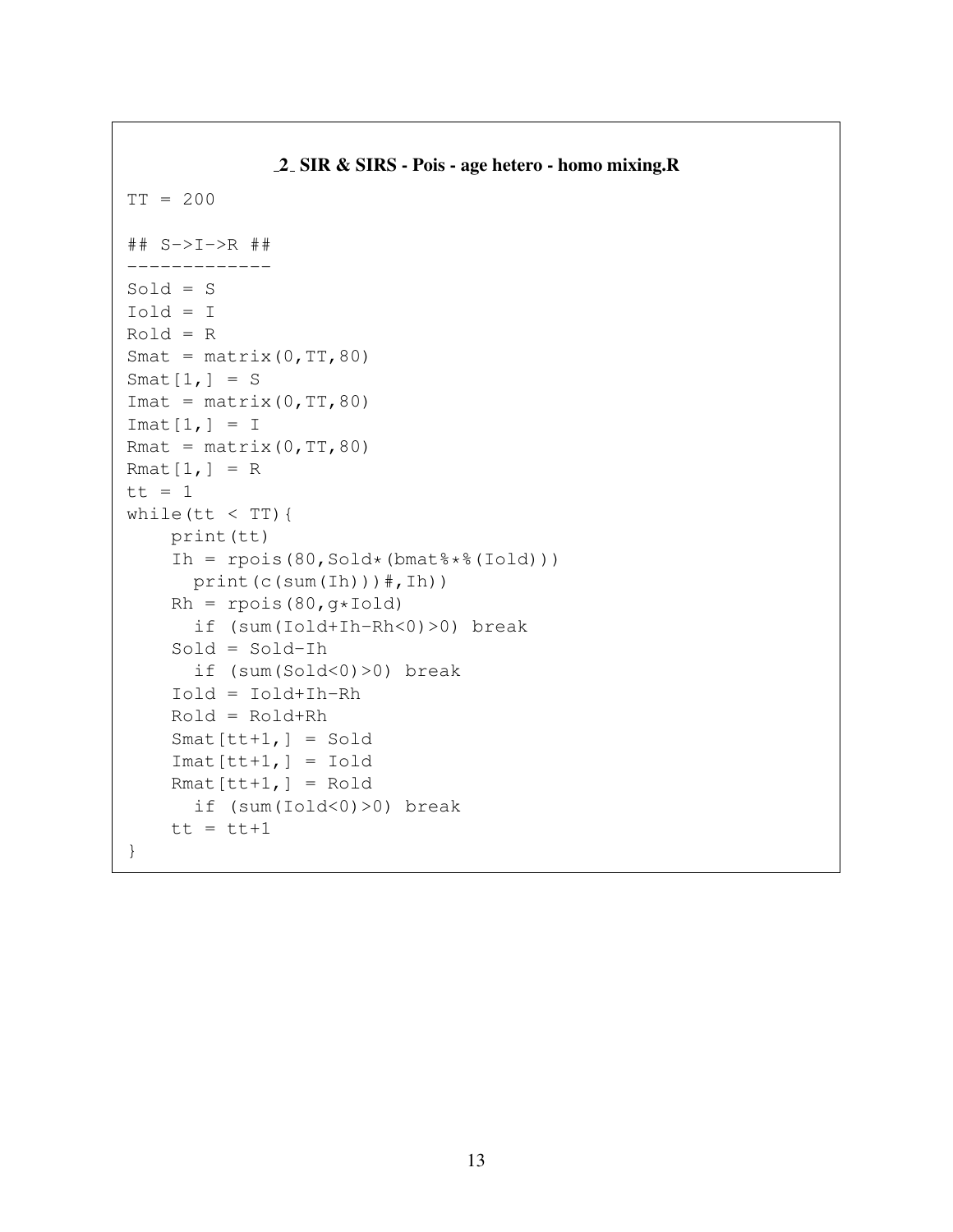```
2 SIR & SIRS - Pois - age hetero - homo mixing.R
## S->I->R->S ##
----------------
Sold = SIold = I
Rold = R
Smat = matrix(0, TT, 80)Smat[1,] = SImat = matrix(0, TT, 80)Imat[1,] = IRmat = matrix(0, TT, 80)Rmat[1,] = Rtt = 1while(tt < TT){
    print(tt)
    Ih = rpois(80, Sold*(bmat<sup>\*</sup>(Iold)))
      print(c(sum(Ih)))*, Ih))
    Rh = \text{rpois}(80, q*Iold)if (sum(Iold+Ih-Rh<0)>0) break
    Sh = \text{rpois}(80, \text{w*Roll})Sold = Sold-Ih+Sh
      if (sum(Sold<0)>0) break
    Iold = Iold+Ih-Rh
    Rold = Rold+Rh-Sh
    Smat[tt+1,] = SoldImat[tt+1,] = IoldRmat[tt+1,] = Rodif (sum(Iold<0)>0) break
    tt = tt+1}
```
#### Binomial distribution

The poisson distribution can be replaced by the binomial distribution as done with the age homogeneous model. In each agegroup the newly infected/recovered/susceptible individuals were sampled from:

- $I_{new} \sim Bin(S_t, 1-e^{-\beta I_t})$
- $\bullet$  *R*<sub>new</sub> ∼ *Bin*(*I*<sub>t</sub>, 1 − *e*<sup>-*g*</sup>)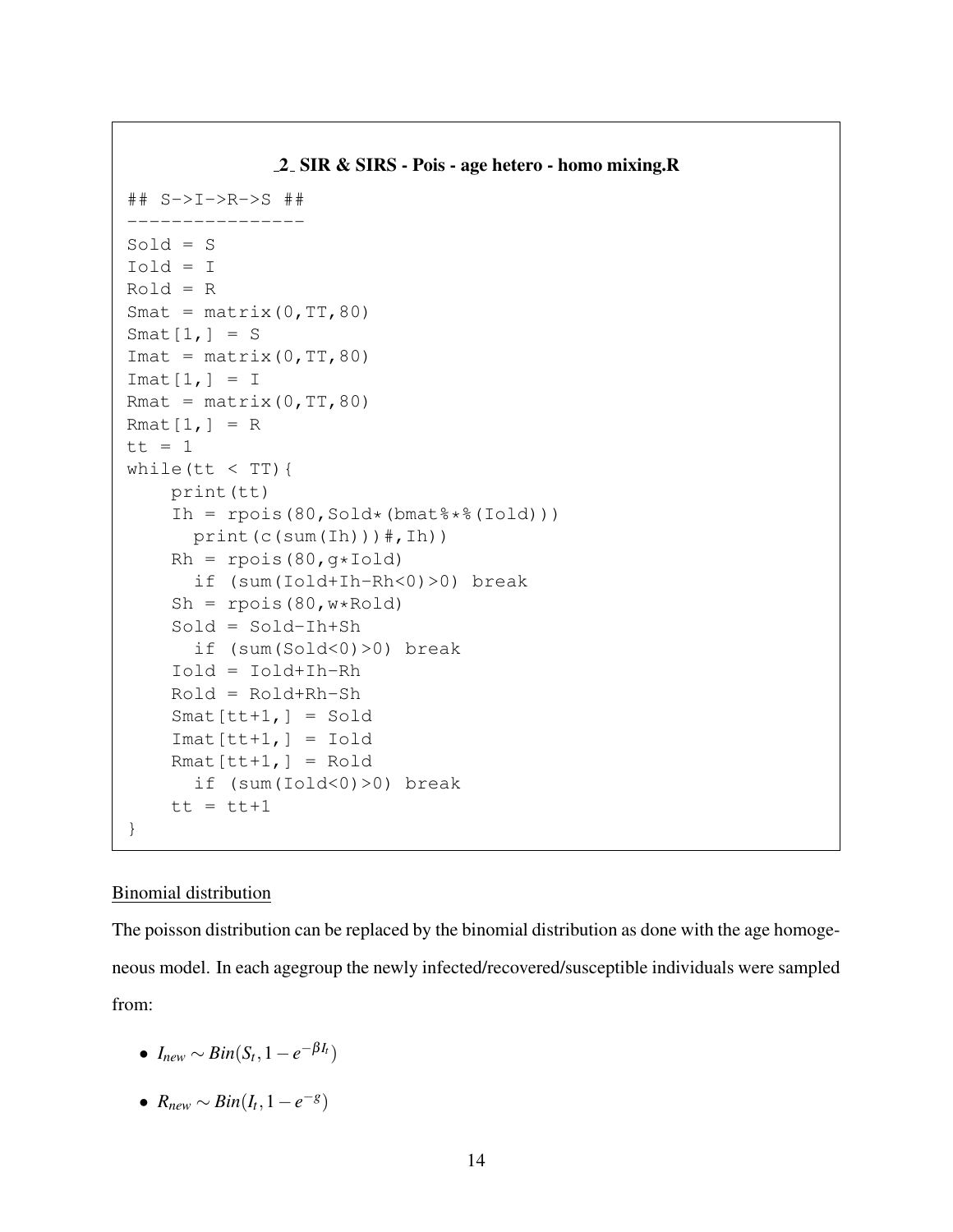• *Snew* ∼ *Bin*(*R<sup>t</sup>* ,1−*e* <sup>−</sup>ω)

As with the age homogeneous model, the program will run until a given point in time, TT.

```
4 SIR & SIRS - Bin - age hetero - homo mixing.R
TT = 200
## S->I->R ##
         -------------
Sold = S
Iold = I
Rold = R
Smat = matrix(0, TT, 80)Smat[1,] = SImat = matrix(0, TT, 80)Imat[1,] = IRmat = matrix(0, TT, 80)Rmat[1,] = Rtt = 1while(tt < TT){
    print(tt)
    Ih = rbinom(80, Sold, (1-exp(-bmatmath*1old)))
      print(c(sum(Ih)))#,Ih))
    Rh = rbinom(80, Iold, (1-exp(-g)))Sold = Sold-Ih
    Iold = Iold+Ih-Rh
    Rold = Rold+Rh
    Smat[tt+1,] = SoldImat[tt+1,] = IoldRmat[tt+1,] = Roldtt = tt+1}
```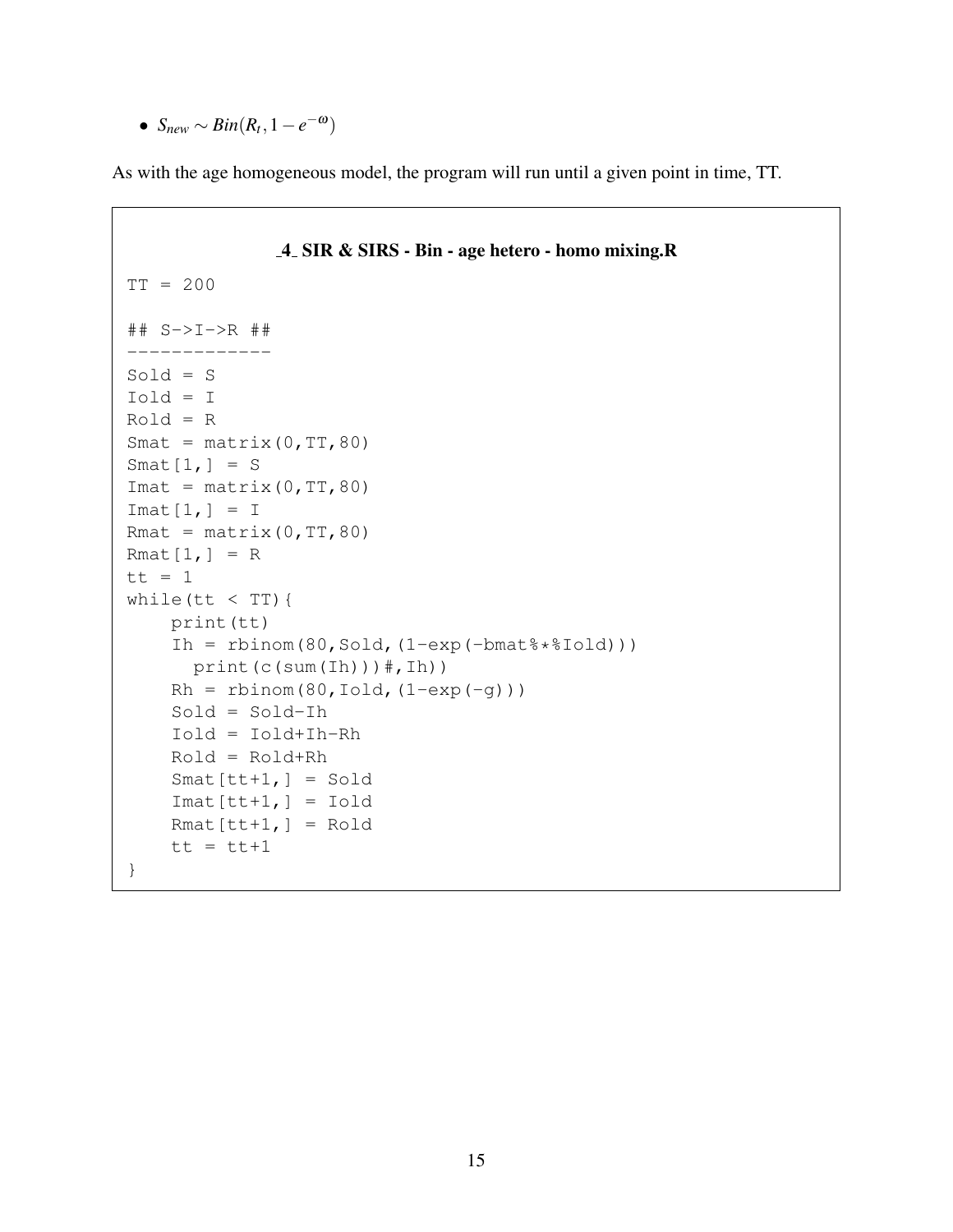```
4 SIR & SIRS - Bin - age hetero - homo mixing.R
## S->I->R->S ##
----------------
Sold = SIold = I
Rold = R
Smat = matrix(0, TT, 80)Smat[1,] = SImat = matrix(0, TT, 80)Imat[1,] = IRmat = matrix(0, TT, 80)Rmat[1,] = Rtt = 1while(tt < TT){
    print(tt)
    Ih = rbinom(80, Sold, (1-exp(-bmat\frac{8}{1+exp(-t)}))print(c(sum(Ih))#, Ih))
    Rh = rbinom(80, Iold, (1-exp(-q)))Sh = rbinom(80, Rold, (1-exp(-w)))
    Sold = Sold-Ih+Sh
    Iold = Iold+Ih-Rh
    Rold = Rold+Rh-Sh
    Smat[tt+1,] = SoldImat[tt+1,] = IoldRmat[tt+1,] = Roldtt = tt+1}
```
#### 2.2.2 With Vital Dynamics

Now the model from section 2.2.1 when sampling from the binomial distribution was extended by stochasticly incorporating vital dynamics. The same distributions as in section 2.1.2 for birth and death were used. All births are susceptibles entering the first agegroup. Mortality happens in each agegroup and compartment with the same death rate. Both birth and death was assumed to happen on a daily basis. The life expectancy is still assumed to be 80 years and thus  $\mu_B = \mu_D = 1/80$ . *g* and  $\omega$  are the values 1/6 and 0.013 respectively.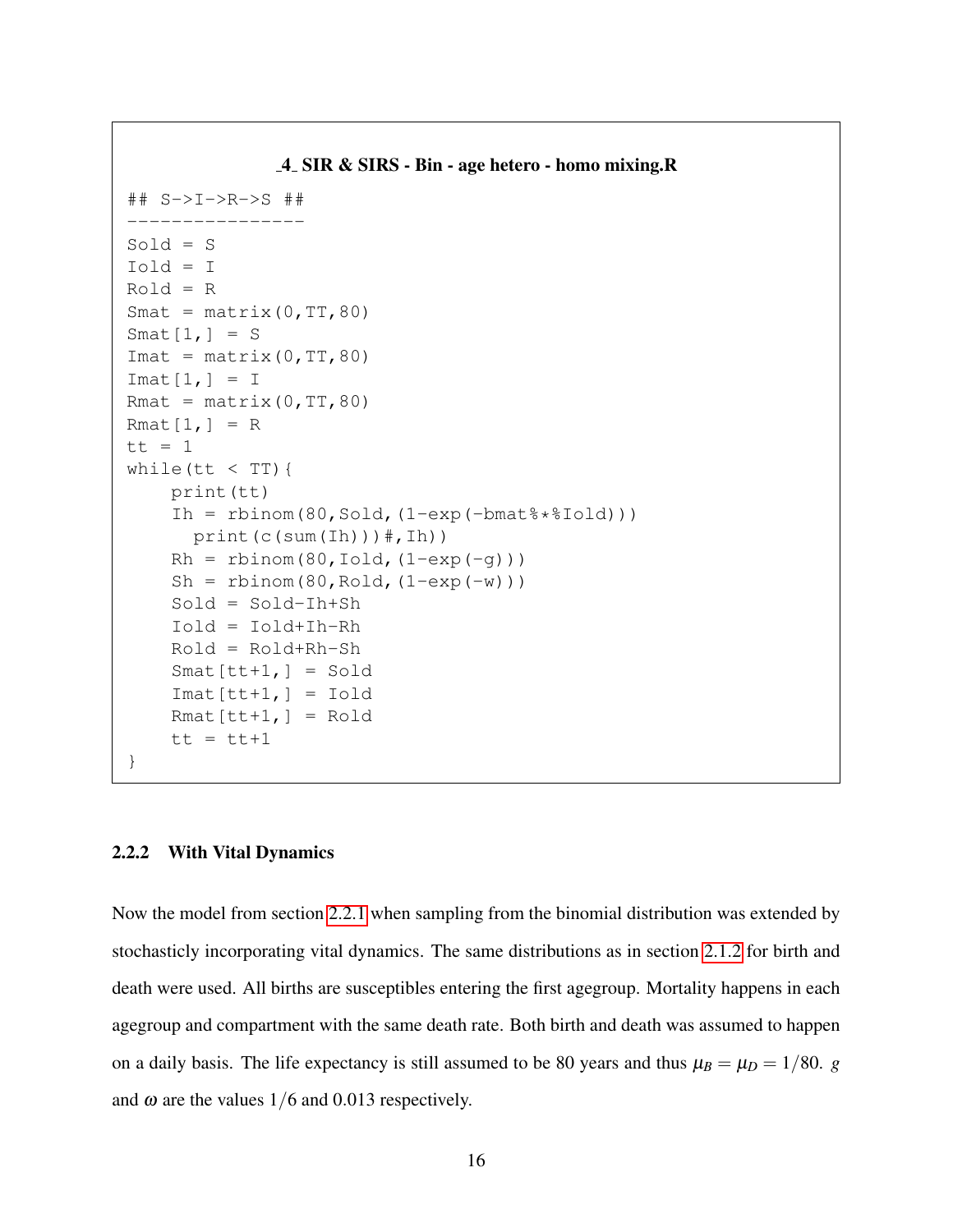Instead of using preset values for *S*, *I* and *R*, estimates close to the endemic equilibrium were used according to the formulas of Hens et al. (2012, p.41).

$$
S(a) = e^{-\int_0^a \lambda(u)du} \cdot N(a)
$$
  
\n
$$
I(a) = \frac{\int_0^a \lambda(u)du}{\int_0^a \lambda(u)du - g} \cdot (e^{-g} - e^{-\int_0^a \lambda(u)du}) \cdot N(a)
$$
  
\n
$$
R(a) = N(a) - S(a) - I(a)
$$

The distributions for *Inew*, *Rnew* and *Snew* stays the same as in the previous model. One should keep in mind that individuals in a population grow older. This important concept should be programmed as well. After 365 days or 1 year, all individuals move to the next agegroup. For simplicity, we assumed that the last agegroup dies completely, otherwise a new agegroup will be created each year. To keep the population size constant, the last agegroup will re-enter in the susceptible compartment of the first agegroup. The R-code for this model is given below.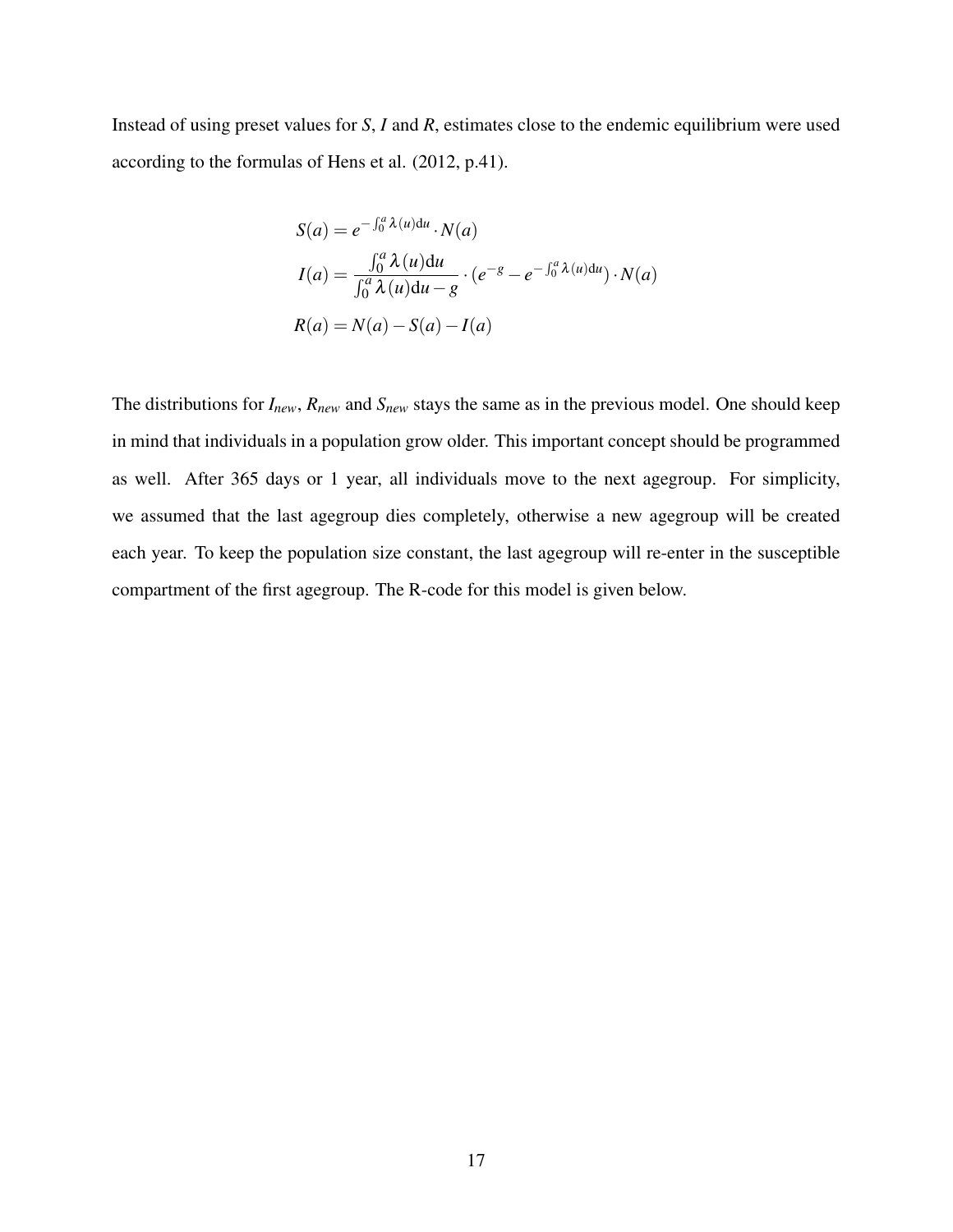```
11b SIR & SIRS - Bin - time & ageing - homo mixing.R
TT = 365; vv = 365 \star c(1:100)## S->I->R ##
-------------
Sold = SIold = IRold = R
Smat = matrix(0, TT, 80)Smat[1,] = SImat = matrix(0, TT, 80)Imat[1,] = IRmat = matrix(0, TT, 80)Rmat[1,] = Rtt = 1while(tt < TT){
    print(tt)
    Ih = rbinom(80, Sold, (1-exp(-bmat\frac{8}{1+exp(-\frac{1}{2} + \frac{1}{2})})print(c(sum(Ih))#, Ih))
    Rh = rbinom(80, Iold, (1-exp(-q)))mus = rbinom(80, Sold, (1-exp(-muD)))muI = rbinom(80, Iold, (1-exp(-muD)))m uR = rbinom(80, Rold, (1-exp(-m uD)))m \text{u} = \text{rpois}(1, \text{sum(Sold, Iold, Rold)} * m \text{u}B)qeb = c(muN, rep(0, 79))if (tt %in% vv){
        Sold = c(muN+(Sold-1h-muS)[80]+(Iold+1h-Rh-muI)[80]+(Rold+Rh-muR)[80],(Sold-Ih-muS)[-80])
       Iold = c(0, (Iold+Ih-Rh-muI)[-80])Rold = c(0, (Rold+Rh-muR) [-80])}
      else {
        Sold = geb+Sold-Ih-muS
        Iold = Iold+Ih-Rh-muI
       Rold = Rold+Rh-muR
       }
    Smat[tt+1,] = SoldImat[tt+1,] = IoldRmat[tt+1,] = Rold
    tt = tt+1}
```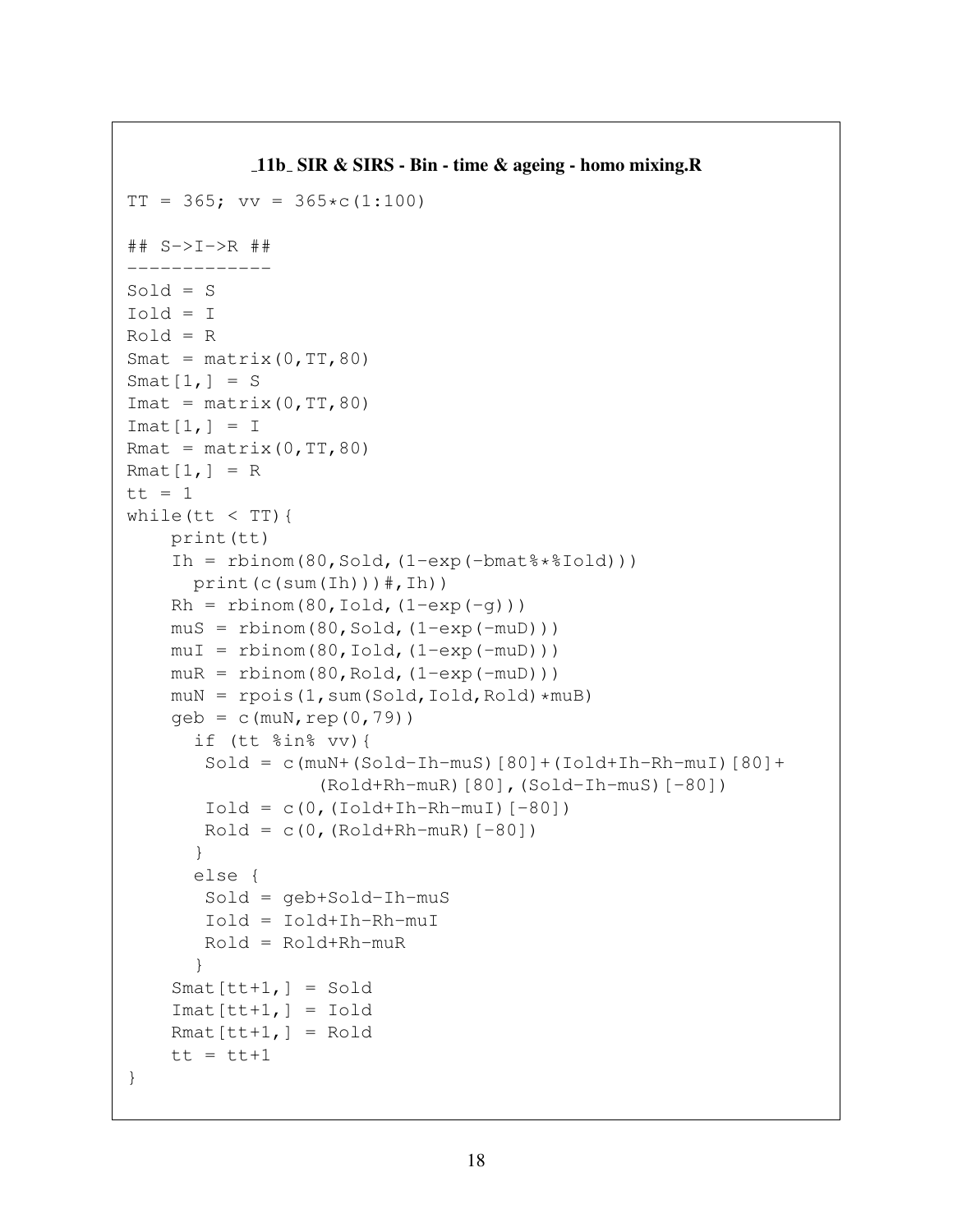```
## S->I->R->S ##
----------------
Sold = SIold = IRold = RSmat = matrix(0, TT, 80)Smat[1,] = SImat = matrix(0, TT, 80)Imat[1,] = IRmat = matrix(0, TT, 80)Rmat[1,] = Rtt = 1while(tt < TT){
    print(tt)
    Ih = rbinom(80, Sold, (1-exp(-foid)))print(c(sum(Ih))\#, Ih))
      if (sum(Iold<0)>0) {Iold = (Iold+abs(Iold))/2}
    Rh = rbinom(80, Iold, (1-exp(-q)))Sh = rbinom(80, Rold, (1-exp(-w)))mus = rbinom(80, Sold, (1-exp(-muD)))muI = rbinom(80, Iold, (1-exp(-muD)))m uR = rbinom(80, Rold, (1-exp(-m uD)))
    muN = rpois(1, sum(Sold, Iold, Roll) *muB)geb = c(muN, rep(0, 79))if (tt %in% vv){
       Sold = c(muN+(Sold-Ih+Sh-muS)[80]+(Iold+Ih-Rh-muI)[80]+
                  (Rold+Rh-Sh-muR)[80],(Sold-Ih+Sh-muS)[-80])
       Iold = c(0, (Iold+Ih-Rh-muI)[-80])Roll = c(0, (Roll+Rh-Sh-muR)[-80])}
      else {
       Sold = geb+Sold-Ih+Sh-muS
       Iold = Iold+Ih-Rh-muI
       Rold = Rold+Rh-Sh-muR
      }
    Smat[tt+1,] = SoldImat[tt+1,] = IoldRmat[tt+1,] = Roldtt = tt+1}
```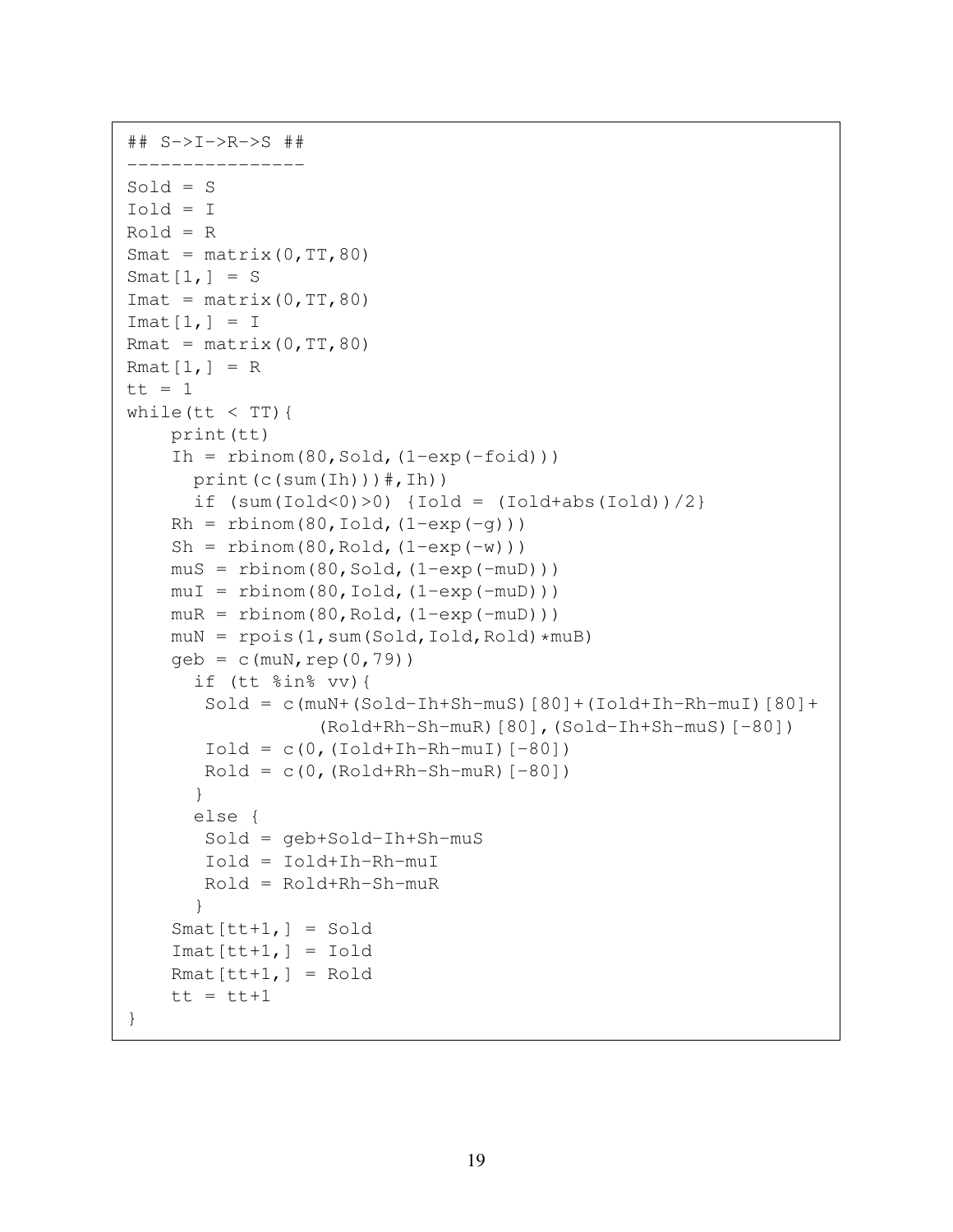#### 2.2.3 Impact of Contact Patterns

Assuming homogeneous mixing is often not realistic because individuals tend to have more contact with individuals of the same age. Mossong et al. (2008) provided a large-scale study about contact patterns relevant for the transmission of infections (POLYMOD). Such contact patterns can be incorporated in the model via  $\beta = q \cdot c$  with *q* a proportionality factor and *c* contact rates (Goeyvaerts et al., 2010).

### 2.3 Age Heterogeneous in Endemic Equilibrium

A system is in endemic equilibrium when the variables do not depend on time. Such a model can represent a cohort of individuals, followed from birth to death. The system of ordinary differential equations can be derived from the models in section 2.2 (Hens et al., 2012).

SIR model

$$
\frac{dS(a)}{da} = -\lambda(a)S(a) - \mu(a)S(a),
$$
  
\n
$$
\frac{dI(a)}{da} = \lambda(a)S(a) - \sigma I(a) - \mu(a)I(a),
$$
  
\n
$$
\frac{dR(a)}{da} = \sigma I(a) - \mu(a)R(a).
$$

SIRS model

$$
\frac{dS(a)}{da} = -\lambda(a)S(a) + \omega R(a) - \mu(a)S(a),
$$
  
\n
$$
\frac{dI(a)}{da} = \lambda(a)S(a) - \sigma I(a) - \mu(a)I(a),
$$
  
\n
$$
\frac{dR(a)}{da} = \sigma I(a) - \omega R(a) - \mu(a)R(a).
$$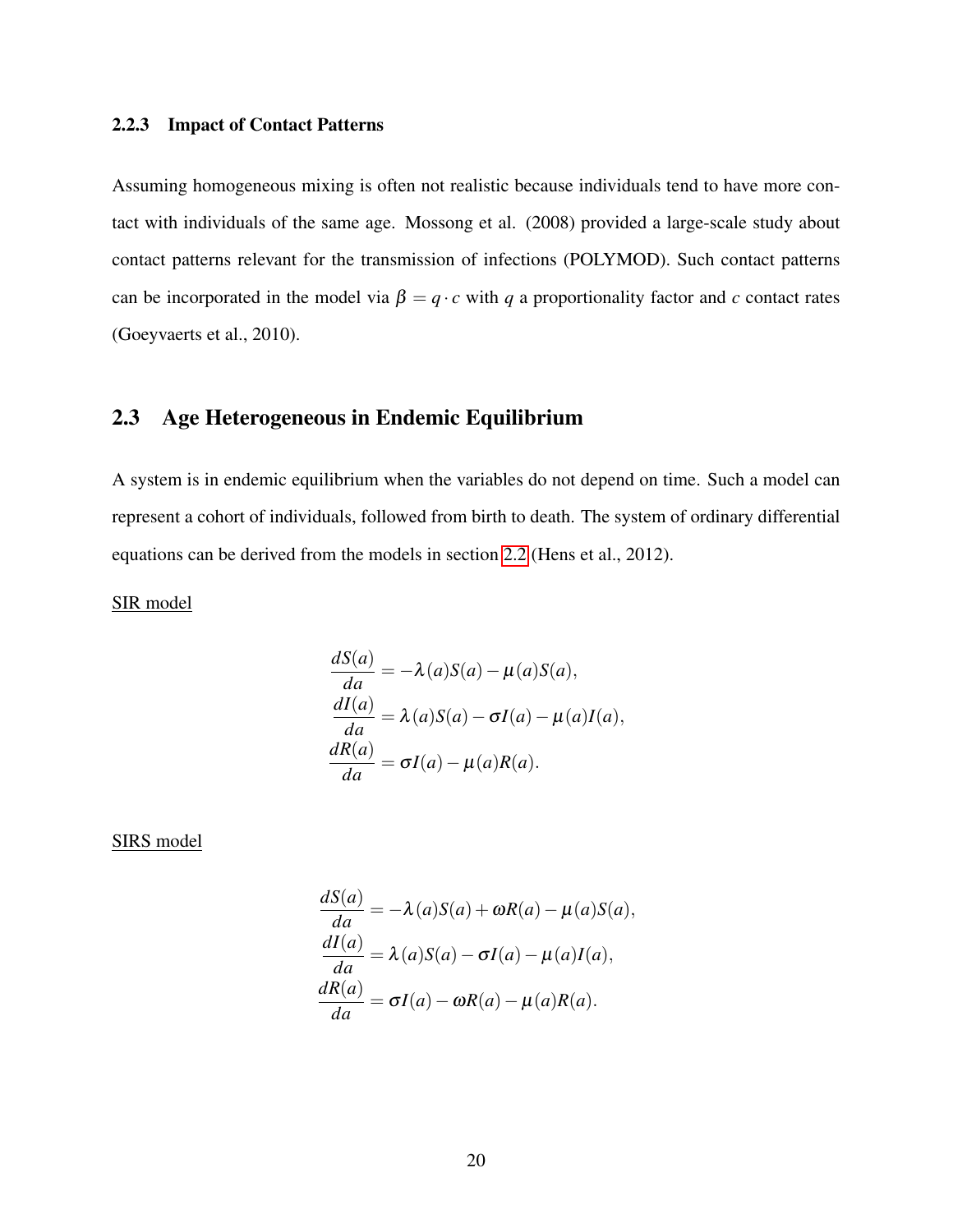#### 2.3.1 Without Vital Dynamics

For the cohort model, the parameters  $g$ ,  $\omega$  and force of infection are expressed in years. This means that after one iteration, the population moves to the next agegroup.

```
6 SIR & SIRS - Bin - age homo - cohort model.R
TT = 81
## S->I->R ##
       -------------
Sold = S
Iold = I
Rold = R
Svec = NULL
Svec = c(Svec, Sold)Ivec = NULL
Ivec = c(Ivec,Iold)Rvec = NULL
Rvec = c(Rvec, Roll)tt = 1while(tt < TT){
    print(tt)
    Ih = rbinom(1, Sold, (1-exp(-foi[tt])))print(Ih)
    Rh = rbinom(1, Iold, (1-exp(-q)))Sold = Sold-Ih
    Iold = Iold+Ih-Rh
    Rold = Rold+Rh
    Svec = c(Svec, Sold)Ivec = c(Ivec,Iold)Rvec = c(Rvec, Rold)tt = tt+1}
```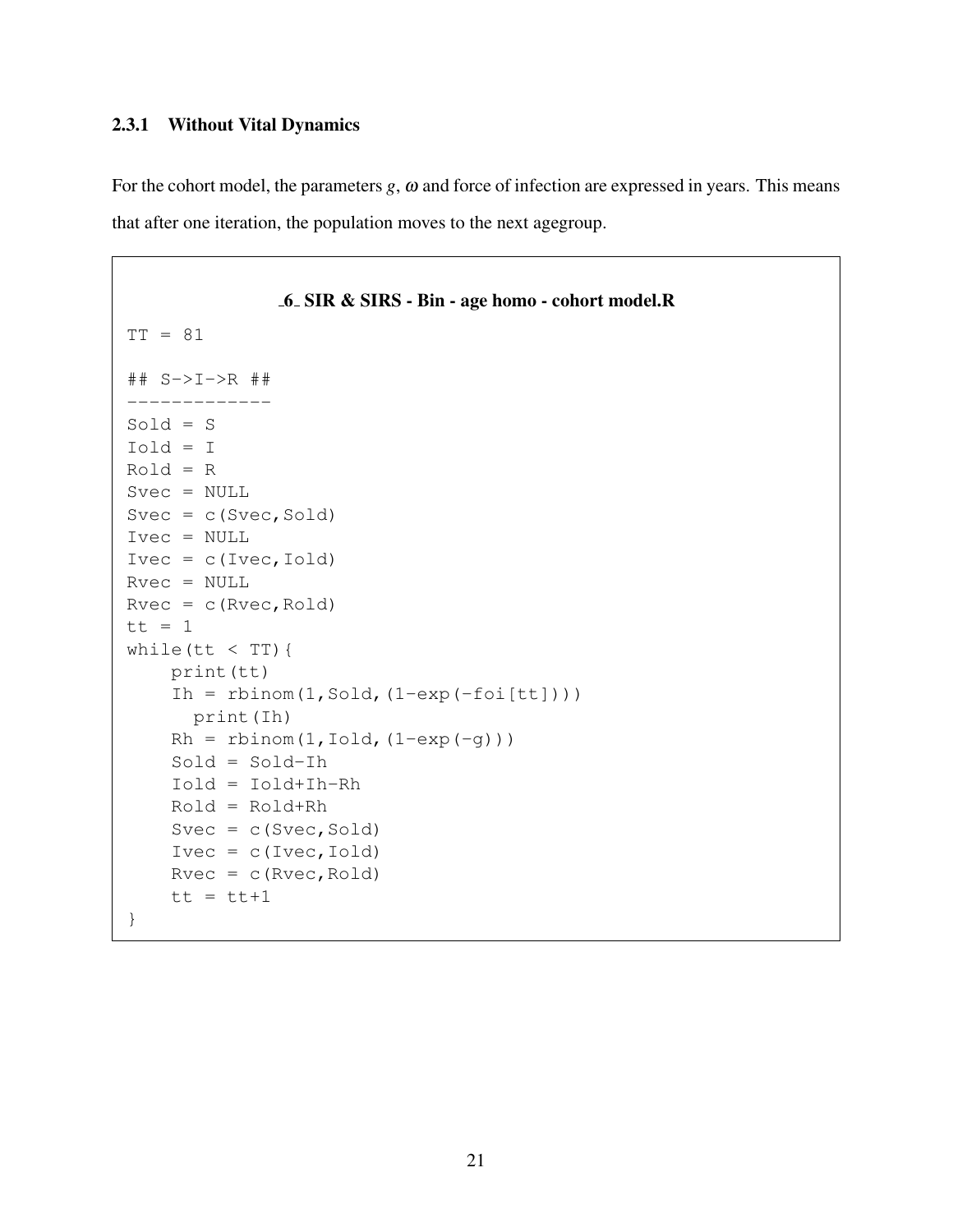```
6 SIR & SIRS - Bin - age homo - cohort model.R
## S->I->R->S ##
----------------
Sold = S
Iold = I
Rold = R
Svec = NULL
Svec = c(Svec, Sold)Ivec = NULL
Ivec = c(Ivec,Iold)Rvec = NULL
Rvec = c(Rvec, Roll)tt = 1while(tt < TT){
    print(tt)
    Ih = rbinom(1, Sold, (1-exp(-foi[tt])))print(Ih)
    Rh = rbinom(1, Iold, (1-exp(-q)))Sh = rbinom(1, Rold, (1-exp(-w)))
    Sold = Sold-Ih+Sh
    Iold = Iold+Ih-Rh
    Rold = Rold+Rh-Sh
    Svec = c(Svec, Sold)Ivec = c(Ivec,Iold)Rvec = c(Rvec, Roll)tt = tt+1}
```
#### 2.3.2 With Vital Dynamics

The basis for the model described here is the model from section 2.2.2. By importation of infected individuals, the infection stays in the population. To keep the populution constant, the same amount of individuals that came in will leave the population. The R-code with importation is given below.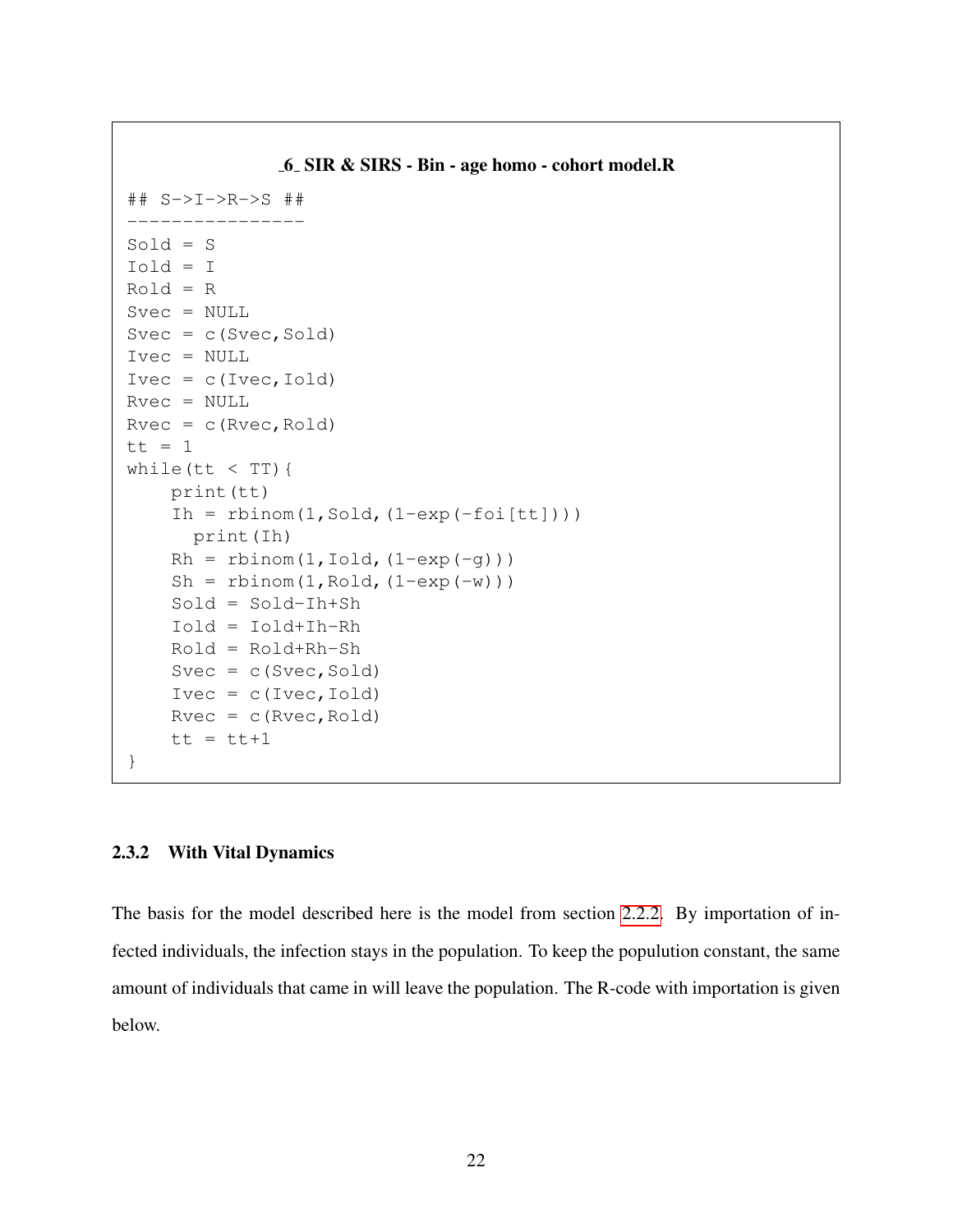```
11c SIR & SIRS - Bin - time & ageing - homo mixing - importation.R
TT = 365*100; vv = 365*c(1:100)## S->I->R ##
-------------
Sold = SIold = I
Rold = R
Smat = matrix(0, TT, 80)Smat[1,] = SImat = matrix(0, TT, 80)\text{Imat}[1,] = IRmat = matrix(0, TT, 80)Rmat[1,] = Rtt = 1while(tt < TT){
    print(tt)
    Ih = rbinom(80, Sold, (1-exp(-bmatmath*1old)))
      print(c(sum(Ih))#, Ih))
    Rh = rbinom(80, Iold, (1-exp(-q)))mus = rbinom(80, Sold, (1-exp(-muD)))muI = rbinom(80, Iold, (1-exp(-muD)))m uR = rbinom(80, Rold, (1-exp(-m uD)))m \text{u} = \text{rpois}(1, \text{sum(Sold, Iold, Rold)} * m \text{u}B)geb = c(muN, rep(0, 79))if (tt %in% vv){
        Sold = c(muN+(Sold-1h-muS)[80]+(Iold+1h-Rh-muI)[80]+(Rold+Rh-muR)[80],(Sold-Ih-muS)[-80])
       Iold = c(0, (Iold+Ih-Rh-muI)[-80])Rold = c(0, (Rold+Rh-muR) [-80])}
      else {
       Sold = geb+Sold-Ih-muS
       Iold = c(rep(5,80)) + Iold + In-Rh-muIRoll = Roll4 + Rh - muR - c (rep(5, 80))}
      if (sum(Rold<0)>0) {Rold=(Rold+abs(Rold))/2}
    Smat[tt+1,] = SoldImat[tt+1,] = IoldRmat[tt+1,] = Roldtt = tt+1}
```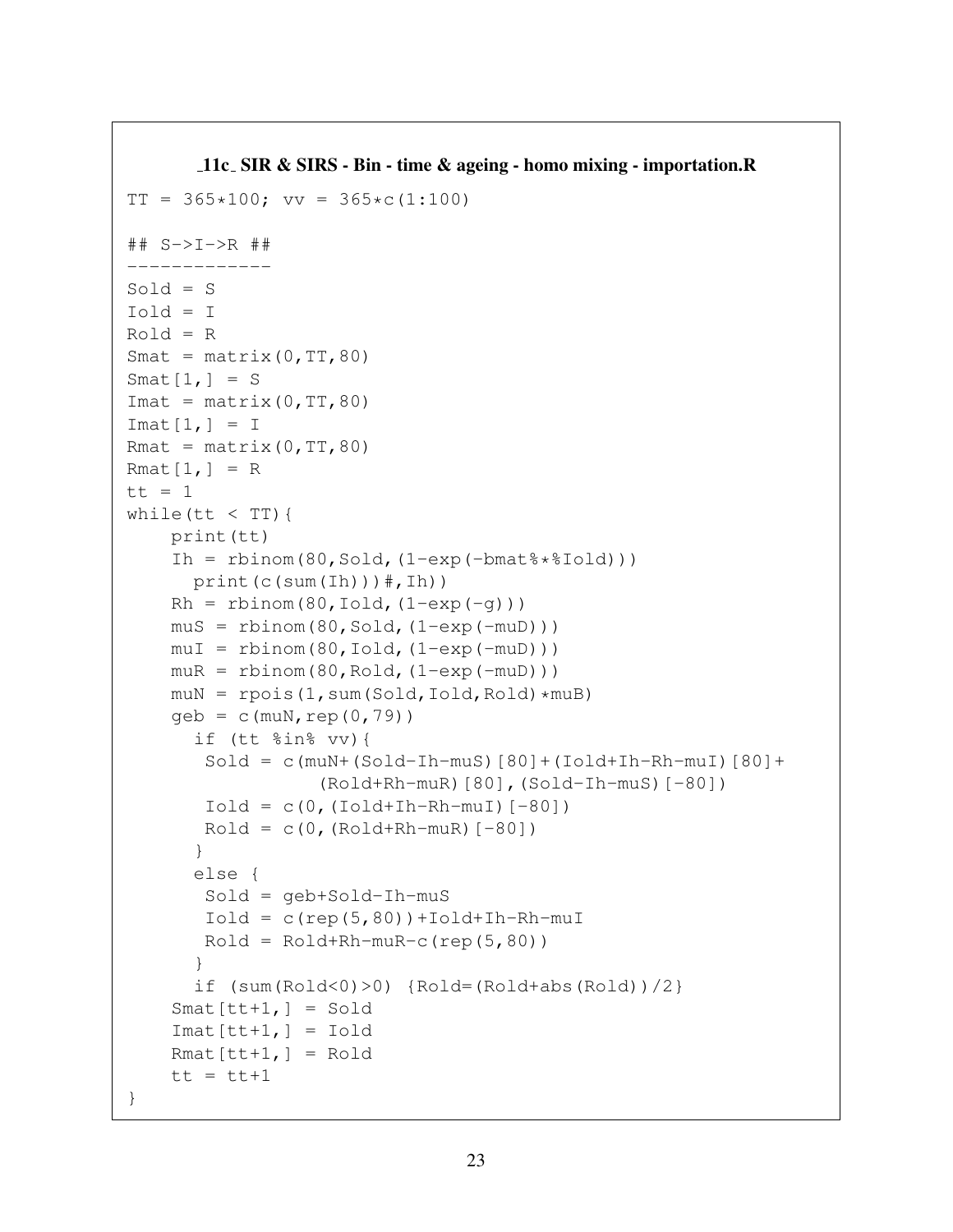```
## S->I->R->S ##
----------------
Sold = SIold = I
Rold = RSmat = matrix(0, TT, 80)Smat[1,] = SImat = matrix(0, TT, 80)Imat[1,] = IRmat = matrix(0, TT, 80)Rmat[1,] = Rtt = 1while(tt \langle TT){
    print(tt)
    Ih = rbinom(80, Sold, (1-exp(-foid)))print(c(sum(Ih))#, Ih))
      if (sum(Iold<0)>0) {Iold = (Iold+abs(Iold))/2}
    Rh = rbinom(80, Iold, (1-exp(-q)))Sh = rbinom(80, Rold, (1-exp(-w)))
    mus = rbinom(80, Sold, (1-exp(-muD)))muI = rbinom(80, Iold, (1-exp(-muD)))m uR = rbinom(80, Rold, (1-exp(-m uD)))
    muN = rpois(1, sum(Sold, Iold, Rold) *muB)geb = c(muN, rep(0, 79))if (tt %in% vv){
       Sold = c(muN+(Sold-Ih+Sh-muS)[80]+(Iold+Ih-Rh-muI)[80]+(Rold+Rh-Sh-muR)[80],(Sold-Ih+Sh-muS)[-80])
       Iold = c(0, (Iold+Ih-Rh-muI)[-80])Roll = c(0, (Roll+Rh-Sh-muR)[-80])}
      else {
       Sold = geb+Sold-Ih+Sh-muS
       Iold = c(rep(5,80)) +Iold+Ih-Rh-muIRoll = Roll4 + Rh - Sh - m uR - c (rep(5, 80))}
      if (sum(Rold<0)>0) {Rold=(Rold+abs(Rold))/2}
    Smat[tt+1,] = SoldImat[tt+1,] = IoldRmat[tt+1,] = Rold
    tt = tt+1}
```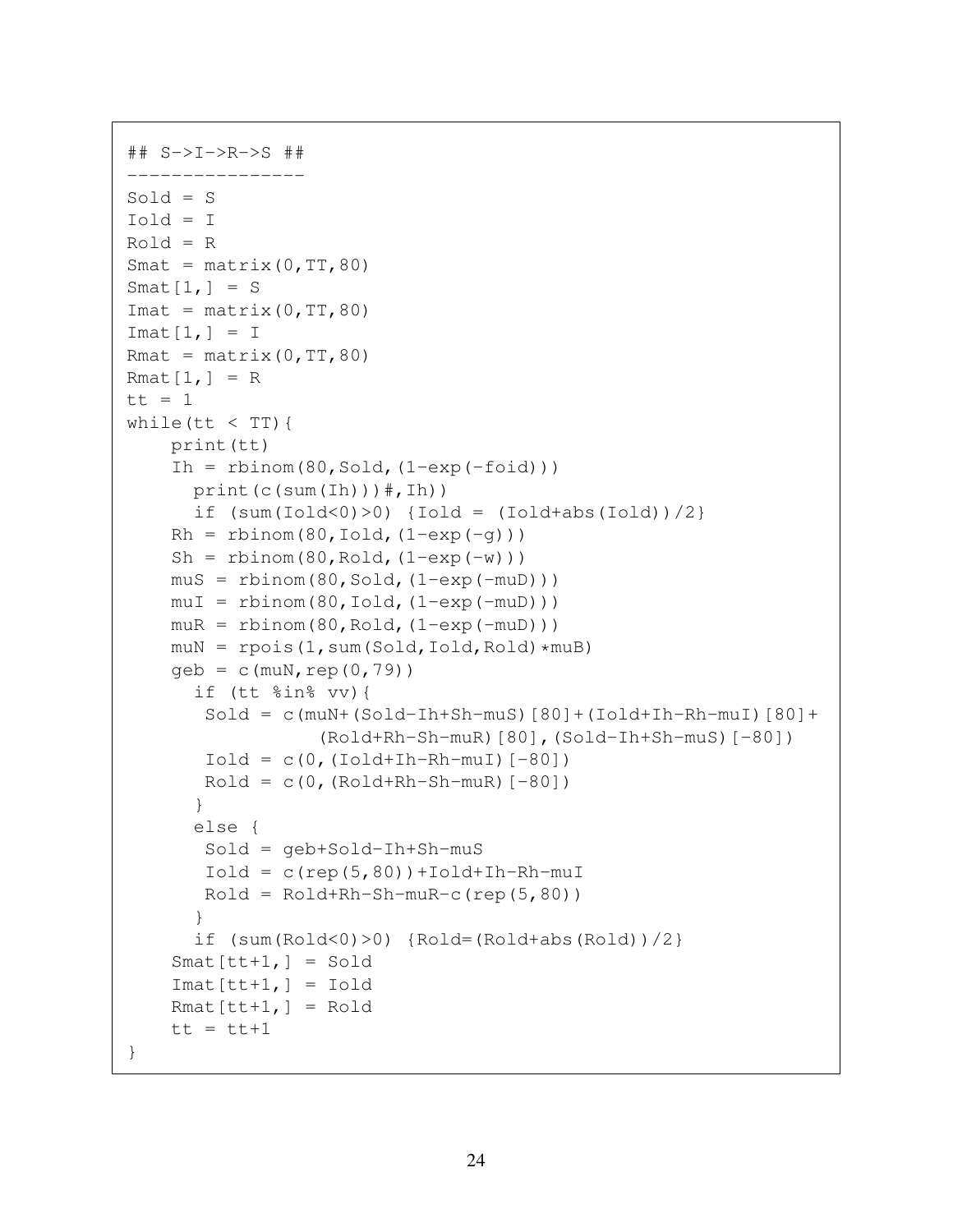Another option to arrive at endemic equilibrium is to use a given force of infection instead of relying on the mass-action principle  $(βI_t)$ . When using this option, importation is not necessary. The newly infected individuals are now sampled from  $I_{new} \sim Bin(S_t, 1 - e^{-\lambda(a)})$ .

#### 2.3.3 Other Models of Recovery

In all previous models, the recovery (from *I* to *R*) was assumed to be  $g \cdot I$ . This could be replaced by other models of recovery. The logistic recovery and two compartments of infected individuals were considered here as possibilities.

#### Logistic recovery

The logistic recovery can be expressed as  $gI(1-\frac{I}{k})$  $\frac{I}{K}$ ) with *K* the carrying capacity. The code for the SIR and SIRS models is given in the appendix (6.1).

#### Two compartments of infected individuals

Another possibility is that the infectious compartment is replaced by two compartments for *I* with different transmission rates, *I*<sup>1</sup> and *I*2.

- $\bullet$  *I*<sub>1</sub> ∼ *Exp*(*h*)
- $I_2 \sim Exp(g)$

Both  $I_1$  and  $I_2$  have 1 individual in the beginning, so  $S = N - 2$ . The rate of going from  $I_1$  to  $I_2$ is taken to be 1/3 days (*h*) and the rate of going from *I*<sup>2</sup> to *R* stays 1/6 days (*g*). The code of this model is given in the appendix (6.2).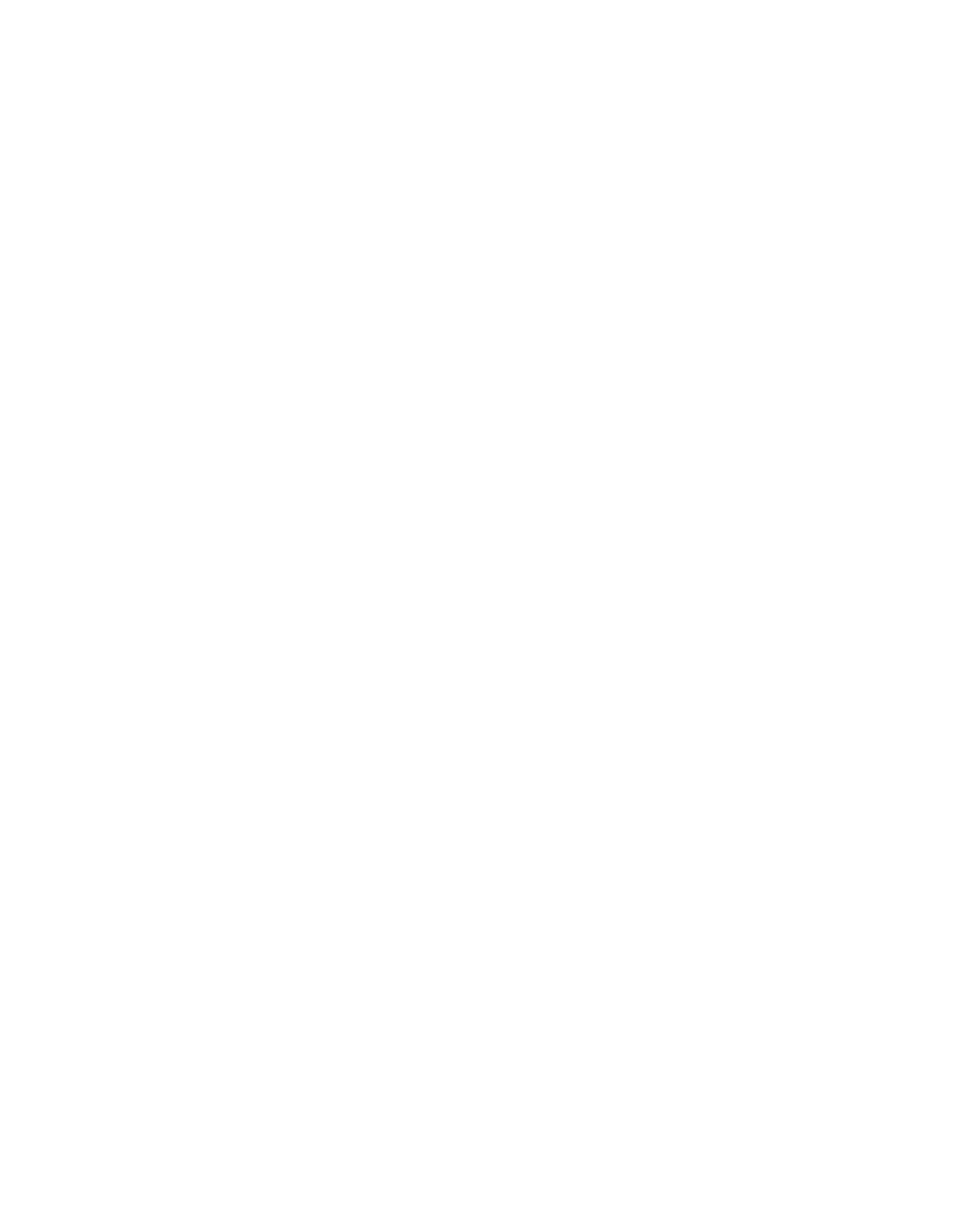## 3 Results

#### 3.1 Age Homogeneous

#### 3.1.1 Without Vital Dynamics

The program for the models in this section can be expressed in years or in days. One should only change the parameters so that they are in the right unit.

#### Poisson distribution

When running the program in days, two outcomes are possible. One is that the epidemic will not start because the initial infected individual is recovered before it can infect other individuals. The second possibility is that the epidemic starts. Figure 1 is an example of when the epidemic happens for both SIR and SIRS models. In this case, the epidemic fades out after approximately 100 days. The difference between SIR and SIRS is that the maximum number of infected individuals is somewhat higher in the SIRS model. When running the program in years, the epidemic stops after three iterations (years).



Figure 1: The number of susceptible, infected and recovered individuals over time (days). Left: SIR; Right: SIRS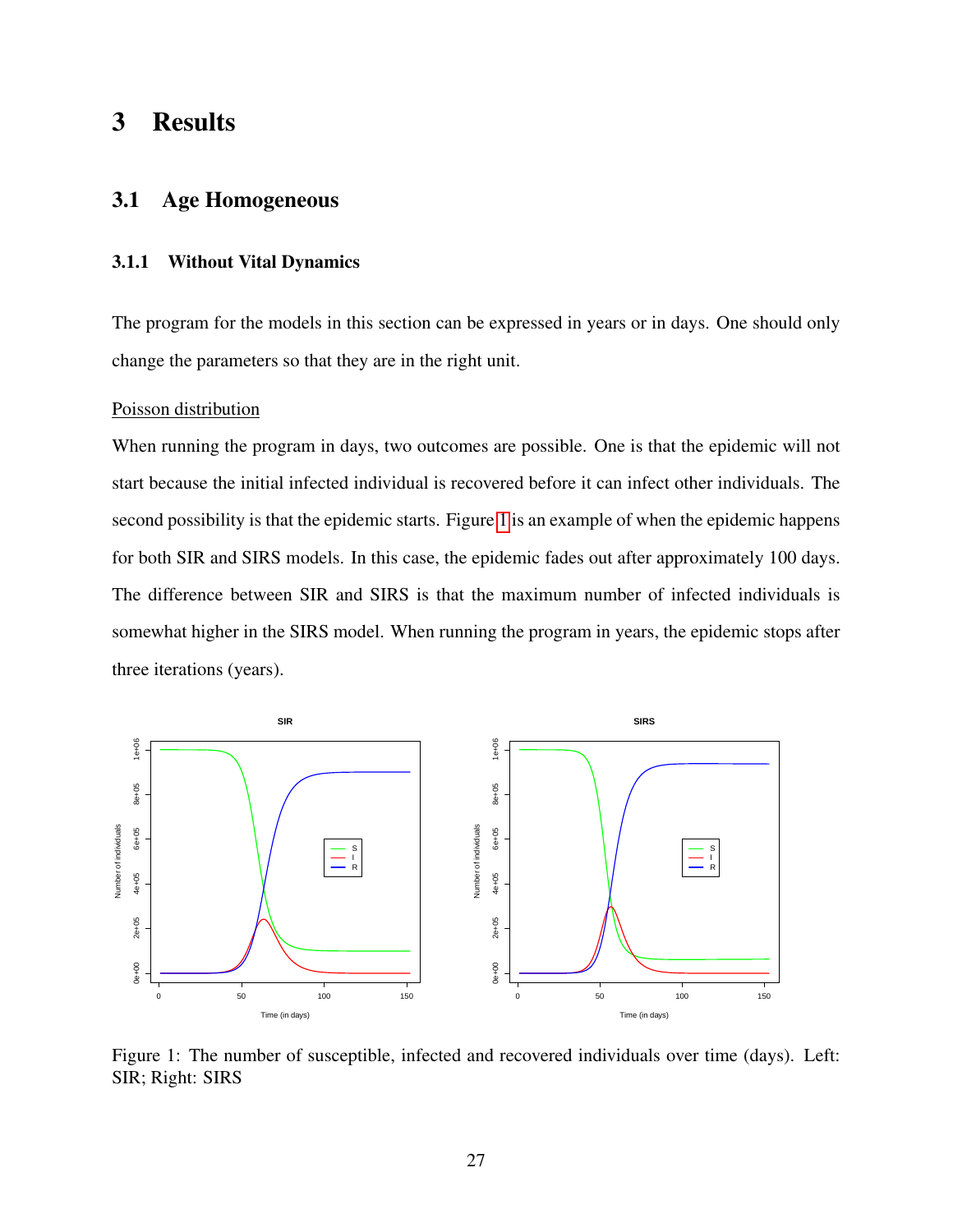#### Binomial distribution

The model with binomial distribution (figure 2) gives almost the same result as with the poisson distribution. When the program is in days and the epidemic starts, it lasts for approximately 100 days. When it is in years, it holds for three years.



Figure 2: The number of susceptible, infected and recovered individuals over time (days). Left: SIR; Right: SIRS

#### 3.1.2 With Vital Dynamics

Due to the assumption that birth and death happen on a daily basis, the model will be run in days. Even wih vital dynamics, the epidemic fades out around 100 days (figure 3). However, the chance still exists that the epidemic will not start.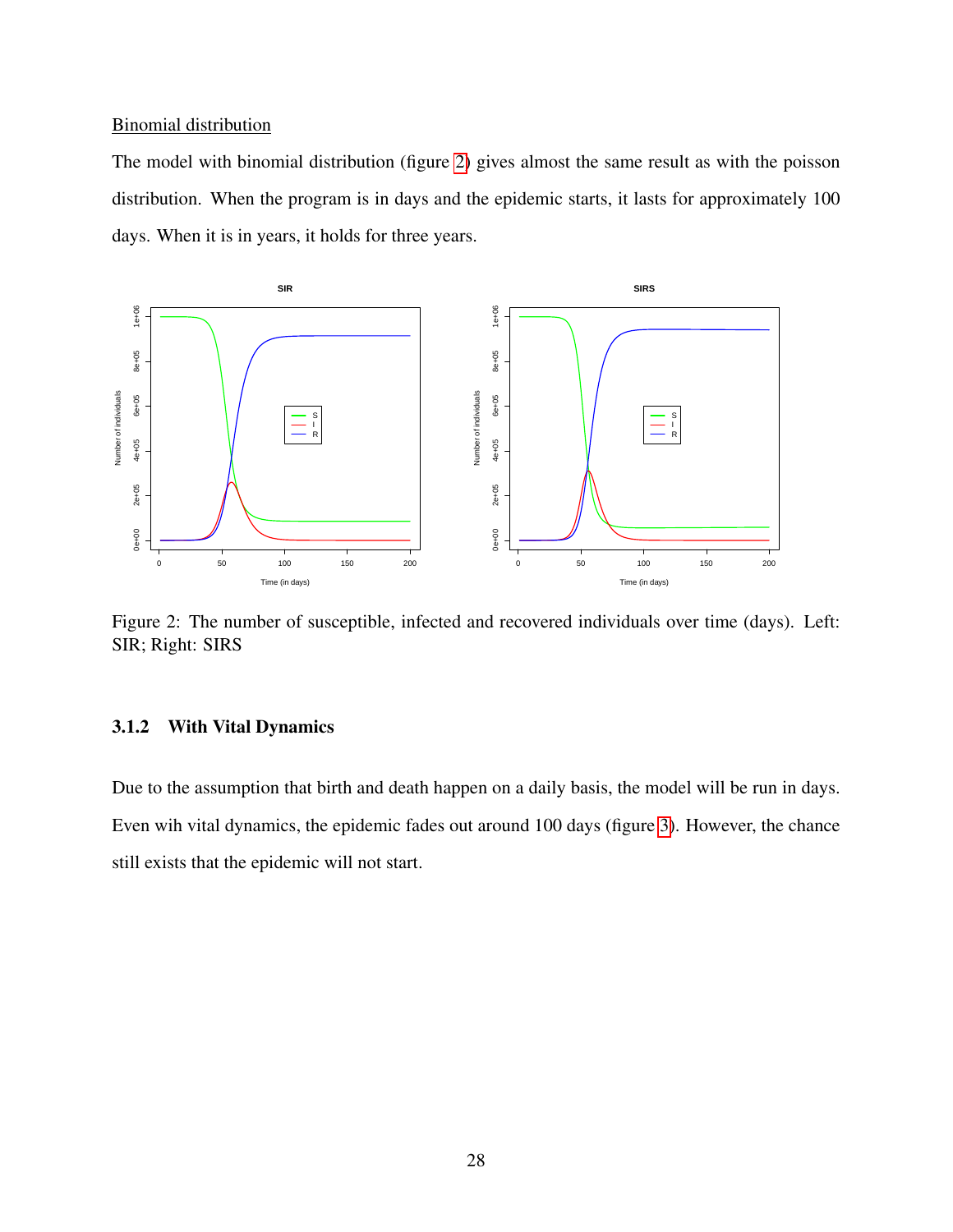

Figure 3: The number of susceptible, infected and recovered individuals over time (days). Left: SIR; Right: SIRS

## 3.2 Age Heterogeneous

In all models of this section, the iterations correspond to days.

#### 3.2.1 Without Vital Dynamics

#### Poisson distribution

As for the age homogeneous model, the total number of susceptible, infected and recovered individuals are plotted over time (figure 4). The epidemic fades away around 100 days for both SIR and SIRS model. Within each agegroup, the number of infected individuals over time is approximately the same because of the homogeneous mixing.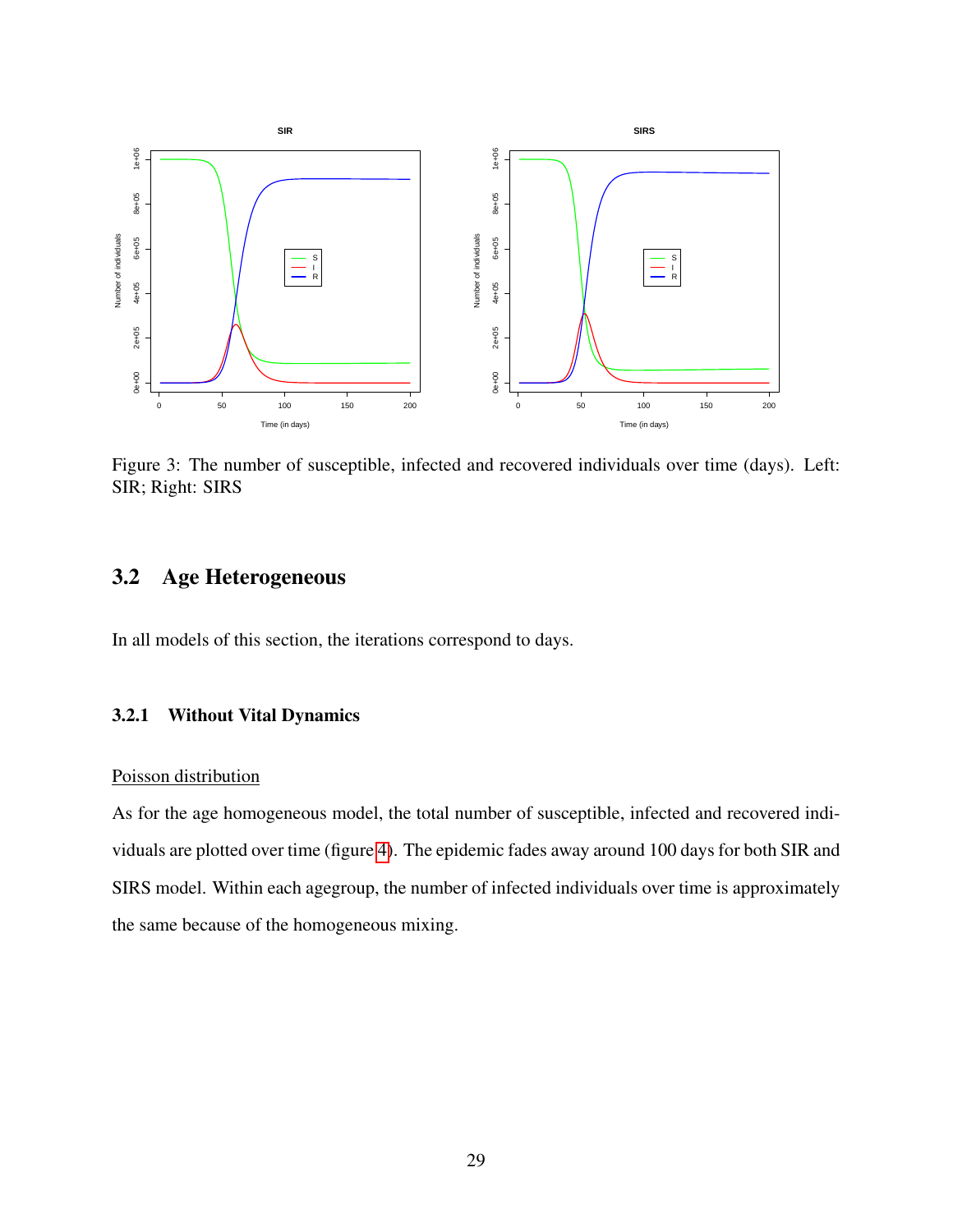

Figure 4: The number of susceptible, infected and recovered individuals over time (days). Left: SIR; Right: SIRS

#### Binomial distribution

The number of infected individuals over time within each agegroup is approximately the same due to the homogeneous mixing. For the total population, figure 5 is similar to figure 4.



Figure 5: The number of susceptible, infected and recovered individuals over time (days). Left: SIR; Right: SIRS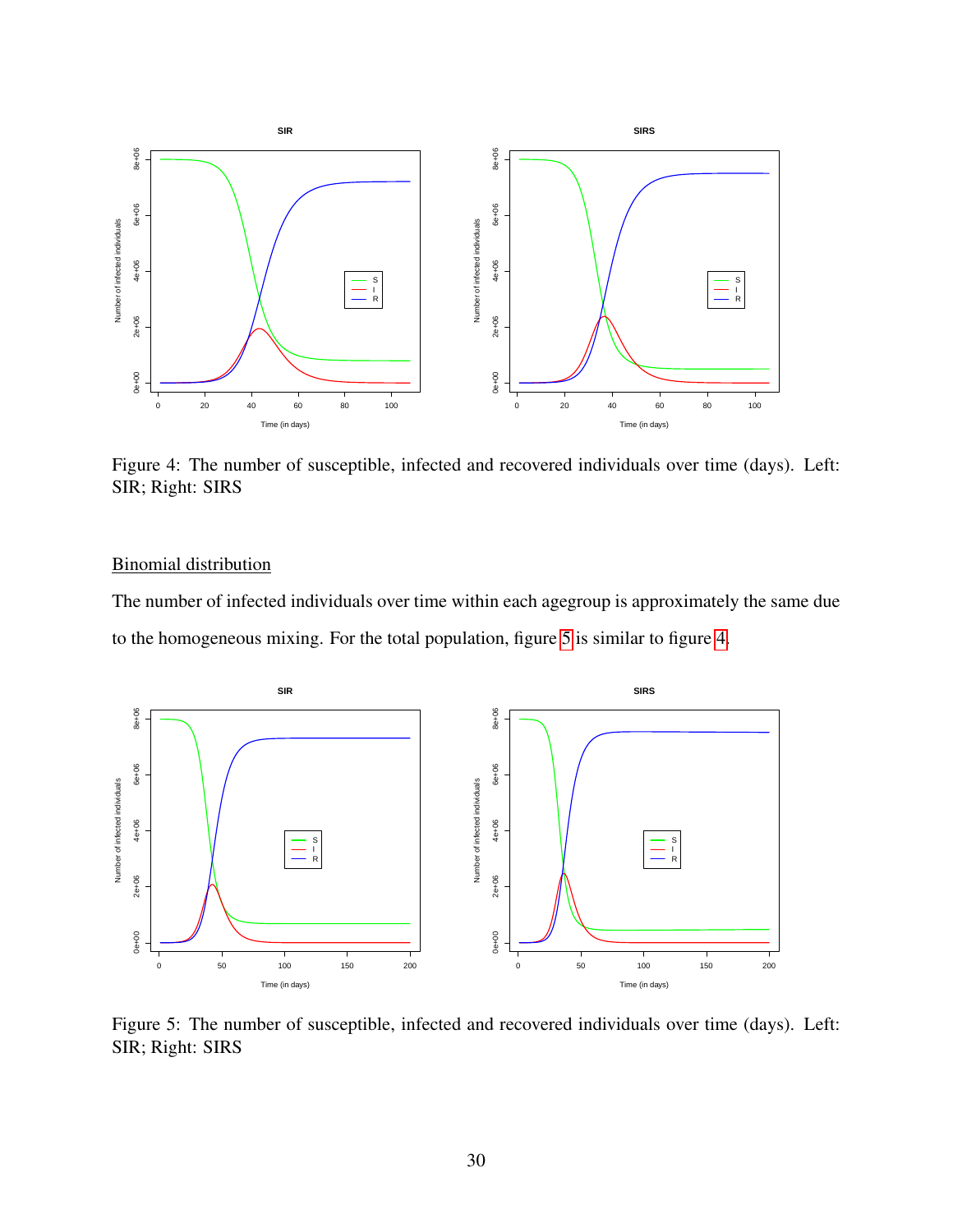#### 3.2.2 With Vital Dynamics



As expected, figure 6 is similar to figure 5 despite the incorporation of vital dynamics.

Figure 6: The number of susceptible, infected and recovered individuals over time (days). Left: SIR; Right: SiRS

#### 3.2.3 Impact of Contact Patterns

Small differences can be observed when using contact patterns instead of homogeneous mixing. Figure 7 and 8 show the number of infected individuals over time at the age of 7, 35 and 75 with homogeneous and heterogeneous mixing, respectively in the SIR and SIRS model. When using a contact pattern, the number of infected individuals is different in the three agegroups, compared to approximately the same number of infected individuals when mixing is homogeneous.

Here, only one contact pattern was used to show its impact. It could be that other contact patterns have other effects.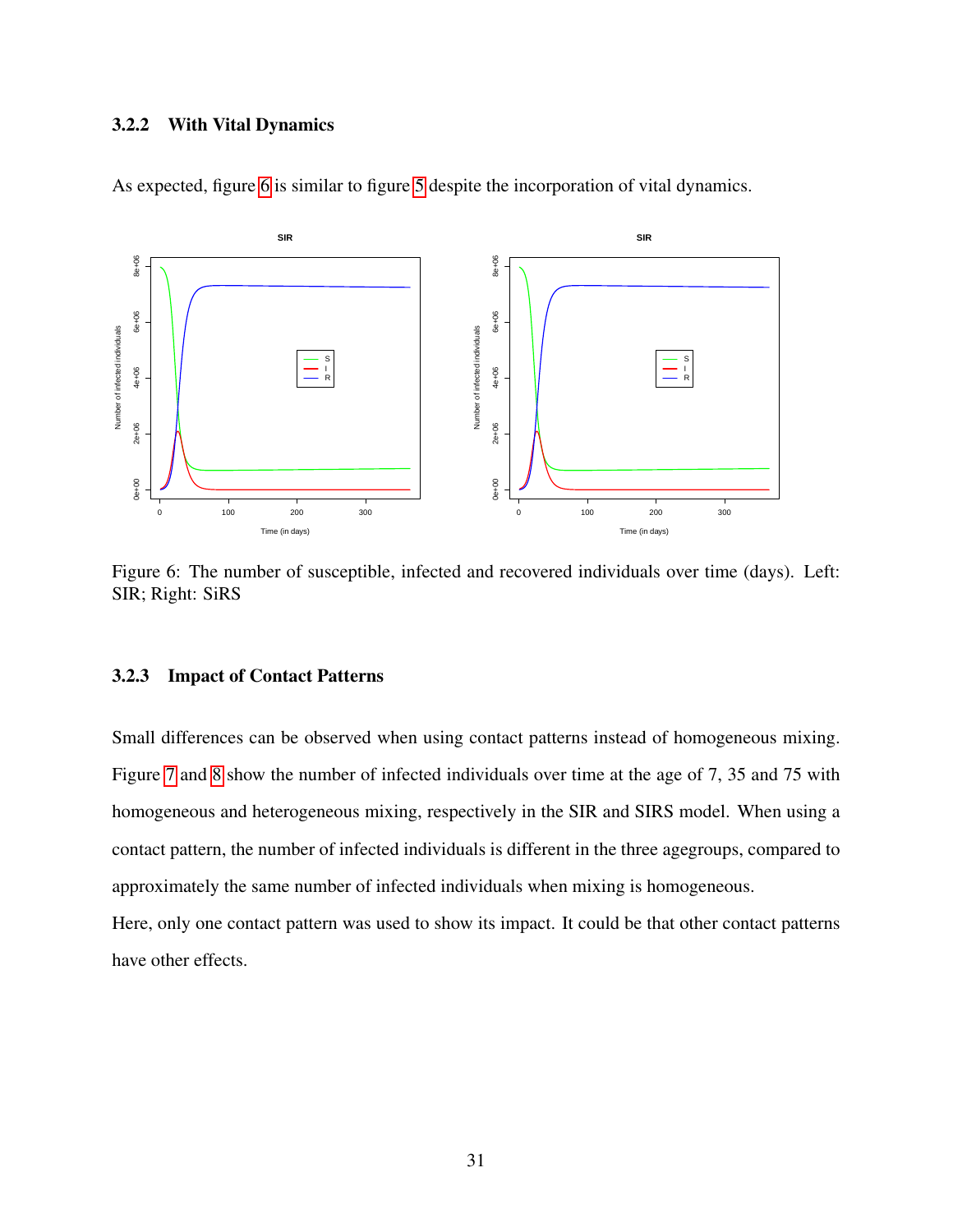

Figure 7: The number of infected individuals in three agegroups over time (days) for the SIR model. Left: homogeneous mixing; Right: heterogeneous mixing



Figure 8: The number of infected individuals in three agegroups over time (days) for the SIRS model. Left: homogeneous mixing; Right: heterogeneous mixing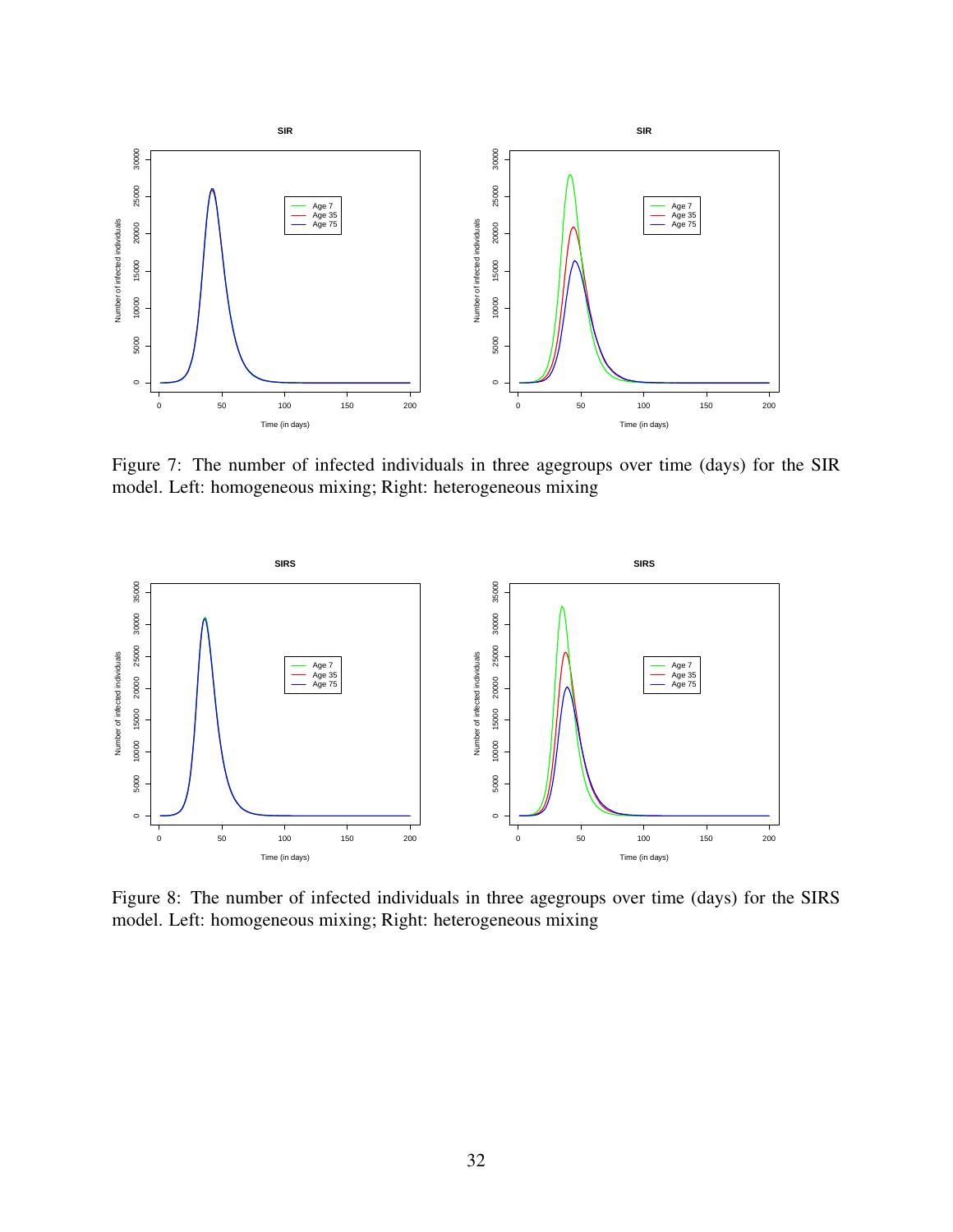## 3.3 Age Heterogeneous in Endemic Equilibrium

#### 3.3.1 Without Vital Dynamics

The plot in figure 9 shows two peaks, one around age 7 and the other around age 35. These peaks can be explained by the fact that young children are more vulnerable for the infection. If the child is infected, it is most likely that the parents will also get infected.



Figure 9: The number of infected individuals versus age. Left: SIR; Right: SIRS

The seroprevalence profile (figure 10) is what could be expected. All individuals that were infected will recover and thus a monotone increasing seroprofile is expected for the SIR model. The decrease in the seroprofile of the SIRS model can be explained by the fact that recovered individuals can become susceptible again.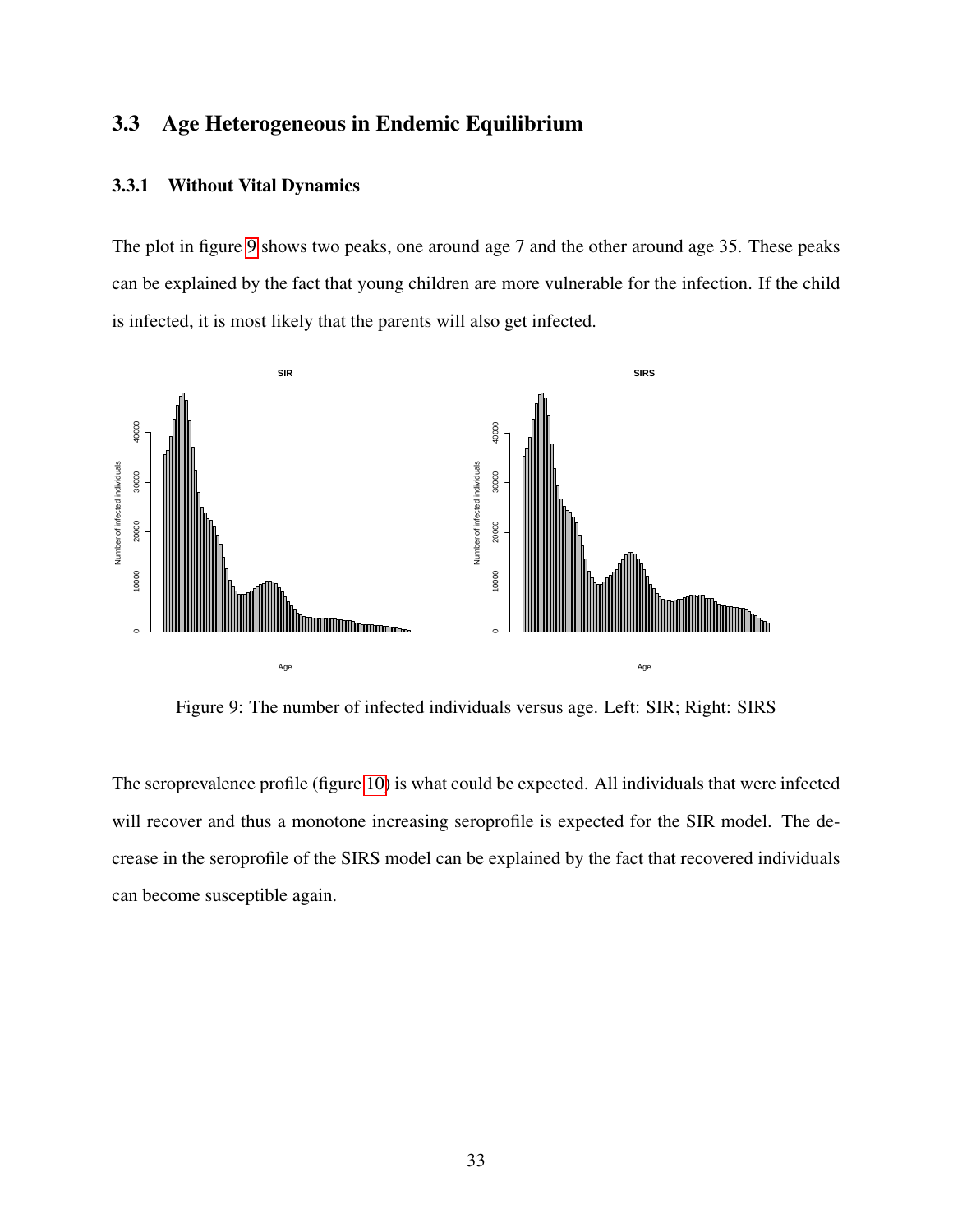

Figure 10: The seroprevalence (I+R/N) versus age. Left: SIR; Right: SIRS

#### 3.3.2 With Vital Dynamics

The seroprevalence profiles of the SIR and SIRS model of section 2.3.2, taken at a time point in endemic equilibrium, are similar to the ones in figure 10.

#### 3.3.3 Other Models of Recovery

#### Logistic recovery

The value for *K* should be taken large enough such that it will always be larger than *I*. However, several values for *K* were used, none of them has an effect on the seroprevalence.

#### Two compartments of infectious individuals

Incorporating two compartments of *I* has no effect on the prevalence.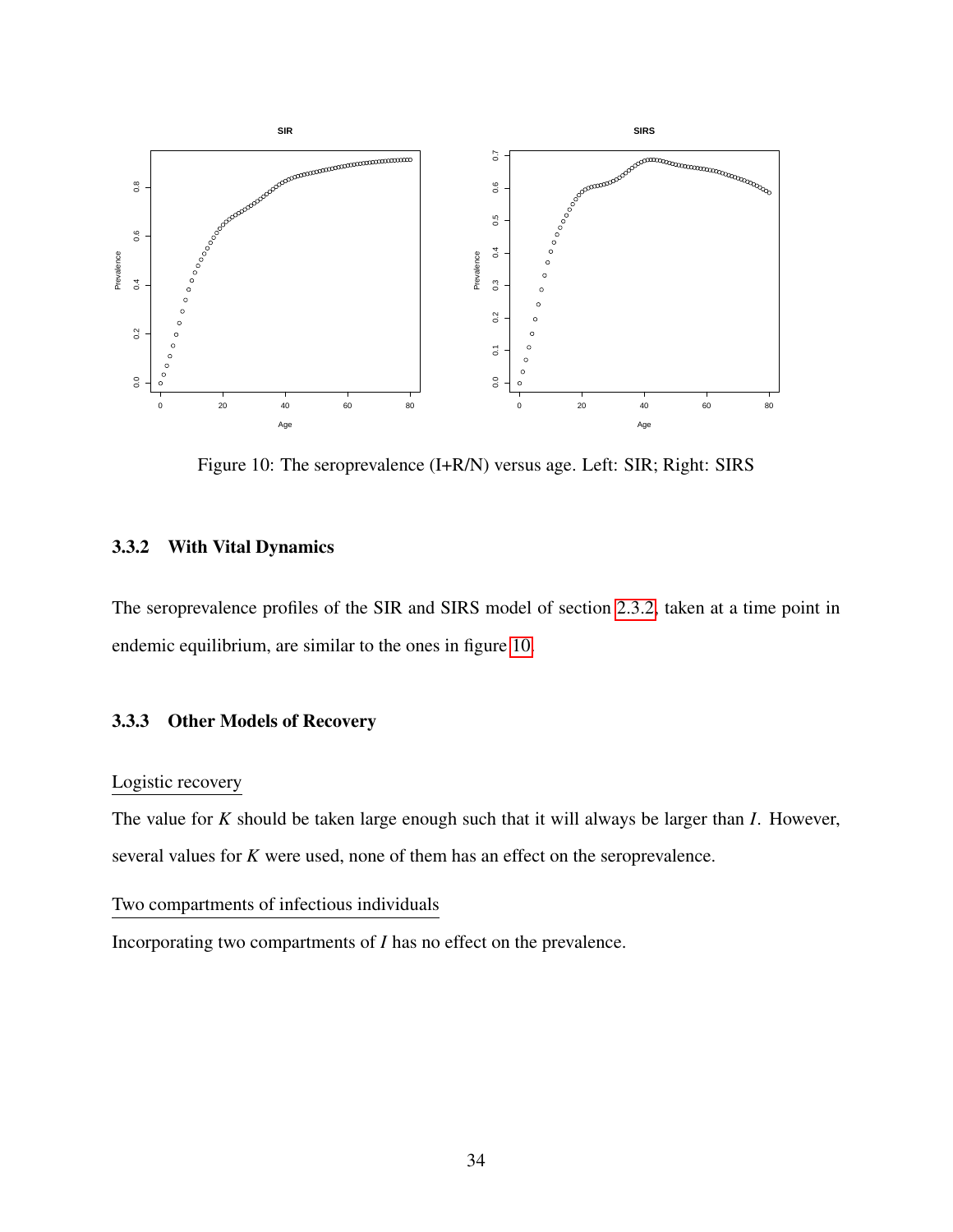## 4 Discussion

Deterministic transmission models are often a good approximation of the underlying stochastic model if the population is large enough (Andersson and Britton, 2000). Whereas these models are easier to analyze and more popular, they are not always realistic. Because less information is available about stochastic models, the development of such models was of interest.

The deterministic SIR and SIRS models were first extended to the stochastic version. Sampling was done from the poisson and binomial distribution. Sampling is done from a poisson distribution with a certain mean. Therefor, the sampled value can be larger than the value to sample from. Of course this is a disadvantage which can be avoided by sampling from the binomial distribution. The binomial distribution uses a certain probability and it is restricted by a maximum. Thus sampling from the binomial distribution is preferred over the poisson distribution.

A lot of infectious diseases are known to be age dependent, e.g. PVB19, rubella. That is why age heterogeneous models are of great interest. Under the assumption of homogeneous mixing, the results of age heterogeneous models are similar to age homogeneous models (figure 2 and 5). Homogeneous mixing is not a good assumption, because individuals tend to have more contact with individuals of the same age. When children are infected, the parents have more chance also to be infected. A large-scale study about contact patterns for transmission of infection (POLYMOD) is provided by Mossong et al. (2008). Incorporating a contact pattern proved to have an effect as shown in figure 7 and 8.

The cohort model is in endemic equilibrium, i.e. the calender time is not of primary interest (Hens et al., 2012). The prevalence in each agegroup was plotted in figure 10. For the SIR model, the prevalence is monotonically increasing with age. For the SIRS model, the prevalence increases first, reaches a maximum and then decreases.

The two other models of recovery in the cohort model considered here, have no effect on the prevalence.

35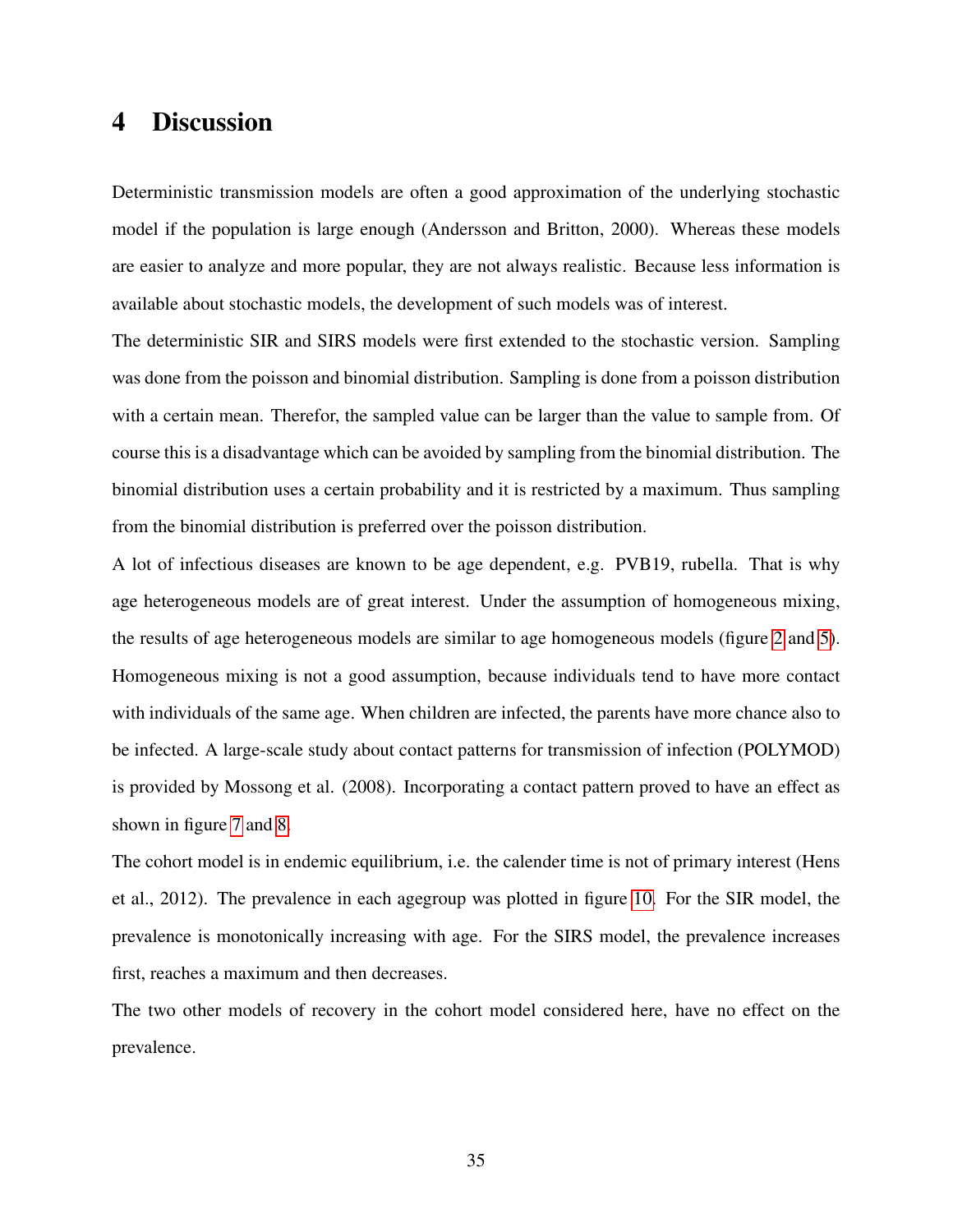## 4.1 Future Research

The main goal for the future is to fit a stochastic model to the data of PVB19. When the best model is found, that model can still be extended. First, protection of newborns by maternal antibodies can be included in the model. Second, one can look for the contact pattern that fits best to that of the PVB19 infection. These contact rates can then be included in the mass-action principle  $\beta I_t = q \cdot cI_t$ with *q* a proportionality factor and *c* the contact rates. At last, other models of recovery can be examined to improve the fit.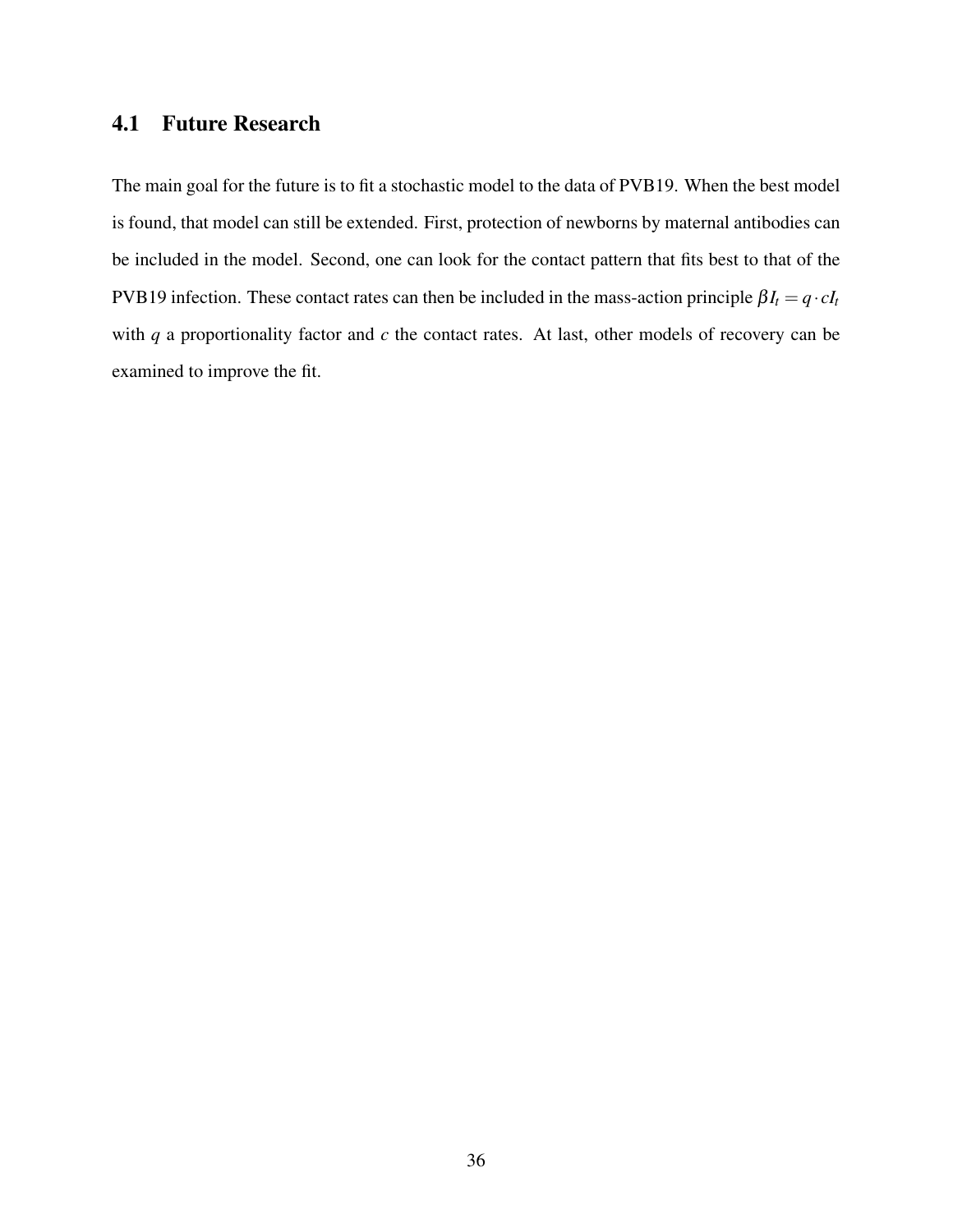## 5 References

(1) ANDERSSON, H. AND BRITTON, T. (2000). *Stochastic Epidemic Models and Their Statistical Analysis.* Lecture Notes in Statistics, Vol. 151. New York: Springer-Verlag.

(2) CENNIMO, D. J. (2014). *Parvovirus B19 Infection.* [Online] Available from:

http://emedicine.medscape.com/article/961063-overview. [Accessed: 22th August 2014].

(3) GOEYVAERTS, N., HENS, N., AERTS, M., AND BEUTELS, P. (2010). Model structure analysis to estimate basic immunological processes and maternal risk for parvovirus B19. *Biostatistics* 0, 1-20.

(4) HEEGARD, E. D. AND BROWN, K. E. (2002). Human Parvovirus B19. *Clinical Microbiology Reviews* 15, 485-505.

(5) HENS, N., SHKEDY, Z., AERTS, M., FAES, C., VAN DAMME, P., AND BEUTELS, P. (2012). *Modeling Infectious Disease Parameters Based on Serological and Social Contact Data.* Statistics for Biology and Health, Vol. 63. New York: Springer.

(6) MOSSONG,J., HENS, N., FRIEDERICHS, V., DAVIDKIN, I., BROMAN, M., LITWINSKA, B., SIENNICKA, J., TRZCINSKA, A., VAN DAMME, P., BEUTELS, P., VYSE, A., SHKEDY, Z., AERTS, M., MASSARI, M., AND GABUTTI, G. (2008). Parvovirus B19 infection in five European countries: seroepidemiology, force of infection and maternal risk of infection. *Epidemiology and Infection* 136, 1059-1068.

(7) MOSSONG,J., HENS, N., JIT, M., BEUTELS, P., AURANEN, K., MIKOLAJCZYK, R., MAS-SARI, M., SALMASO, S., TOMBA, G. S., WALLINGA, J., HEIJNE, J., SADKOWSKA-TODYS, M., ROSINSKA, M., EDMUNDS, W. J. (2008). Social contacts and mixing patterns relevant to the spread of infectious diseases. *PLoS Medicine* 5, 381-391.

(8) THYSSEN, A. AND VAN LOOCK, F. (2002). Parvovirus B19-infectie of de vijfde kinderziekte. *Vlaams Infectieziektebulletin*. 42 (4), 1-3.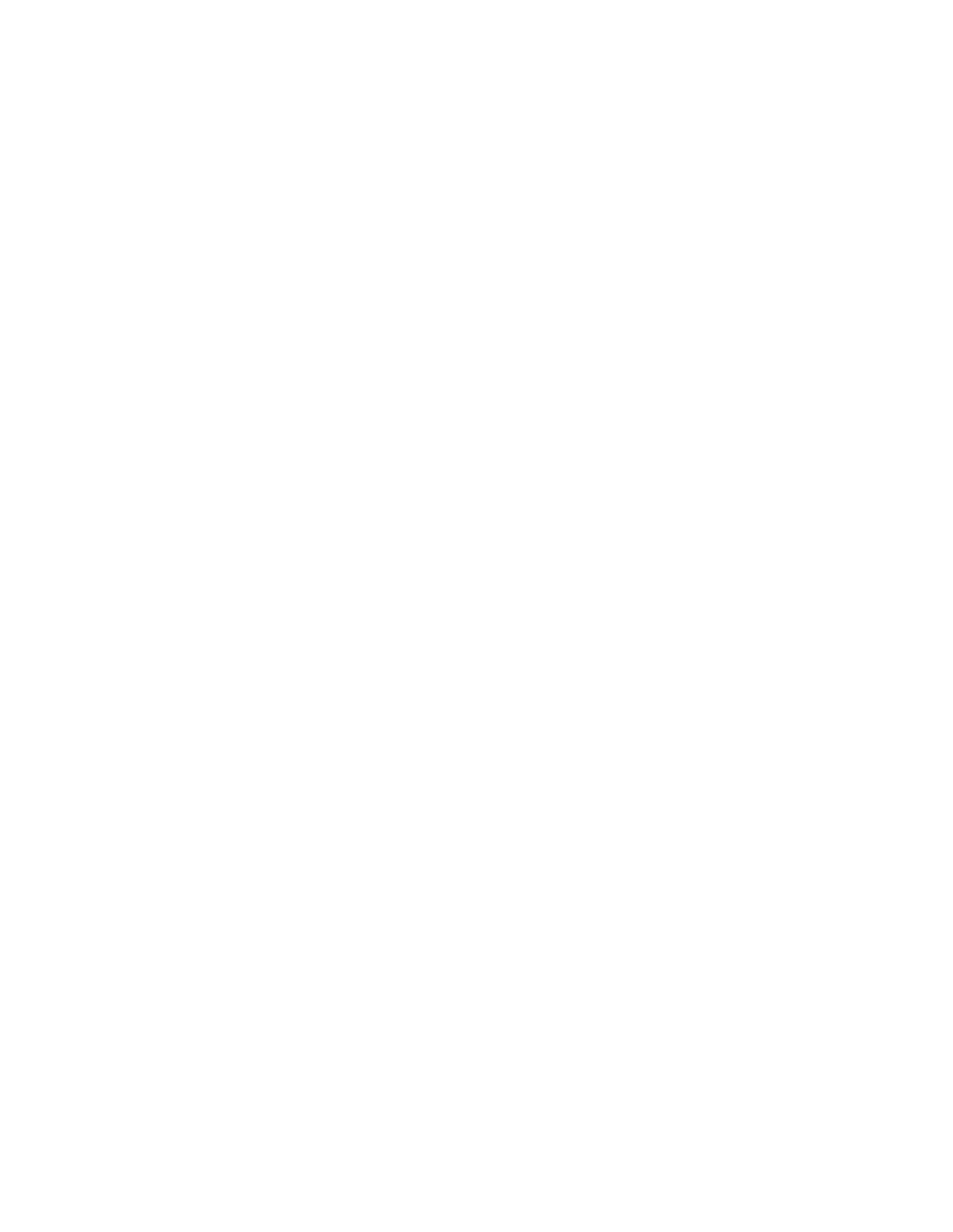## 6 Appendix

### 6.1 Logistic Recovery

```
12 SIR & SIRS - logistic recovery.R
TT = 80*365vv = 365*c(1:100)K = 10000## S->I->R ##
-------------
Sold = SIold = I
Rold = R
Svec = NULL
Svec = c(Svec, Sold)Ivec = NULL
Ivec = c(Ivec,Iold)Rvec = NULL
Rvec = c(Rvec, Roll)d = 1tt = 1while(tt < TT){
   print(tt)
      if (tt \sin \theta vv) {d = d+1}
    muN = rpois(1, N*muB)mus = rbinom(1, Sold, (1-exp(-muD)))muI = rbinom(1,Iold,(1-exp(-muD)))m uR = rbinom(1, Rold, (1-exp(-m uD)))Ih = rbinom(1, Sold, (1-exp(-fold[d])))print(Ih)
    Rh = rbinom(1, Iold, (1-exp(-g*(1-(Iold/K))))Sold = muN+Sold-Ih-muS
    Iold = Iold+Ih-Rh-muI
    Rold = Rold+Rh-muR
    Svec = c(Svec, Sold)Ivec = c(Ivec,Iold)Rvec = c(Rvec, Roll)tt = tt+1}
```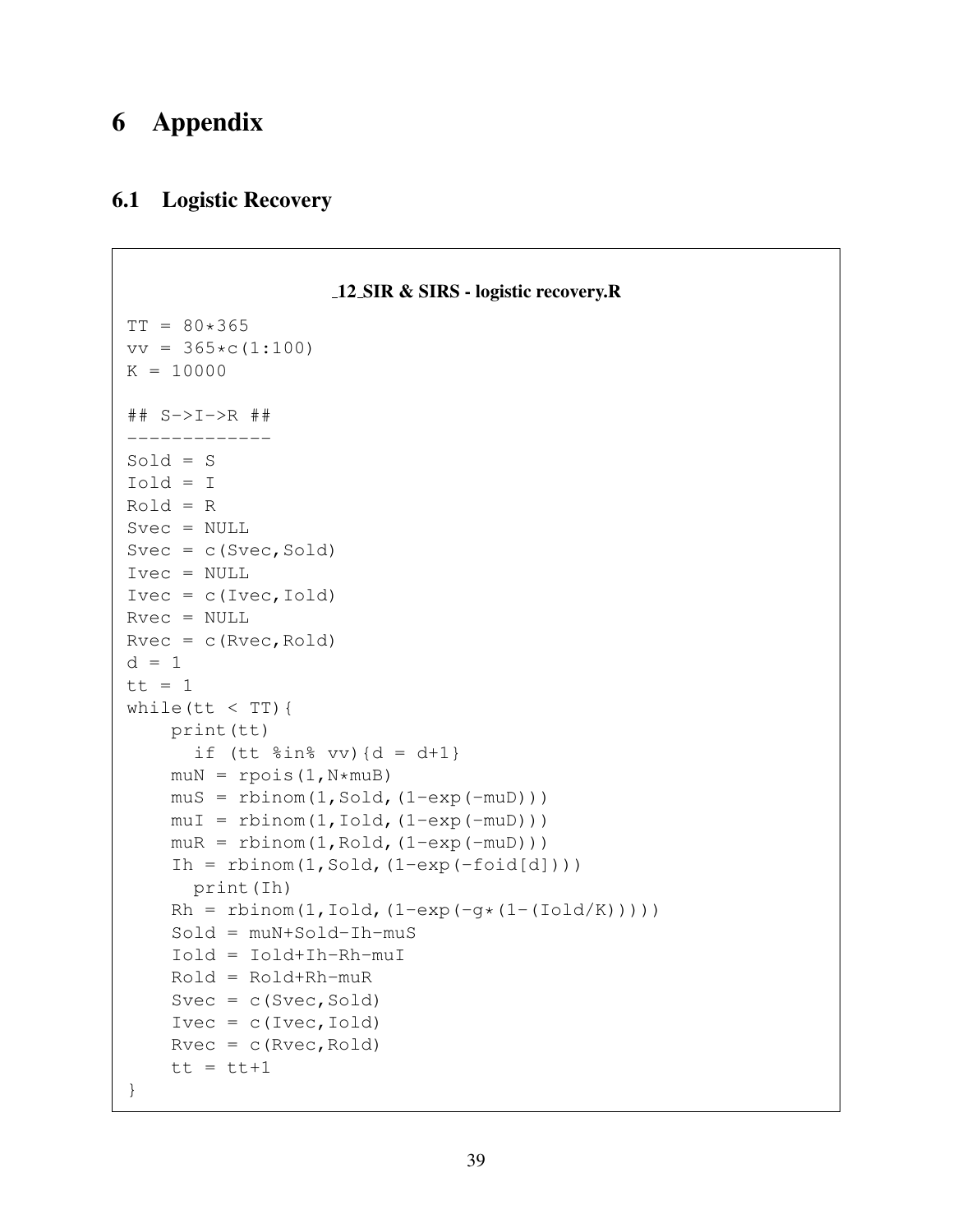```
## S->I->R->S ##
----------------
Sold = S
Iold = I
Rold = RSvec = NULL
Svec = c(Svec, Sold)Ivec = NULL
Ivec = c(Ivec,Iold)Rvec = NULL
Rvec = c(Rvec, Roll)d = 1tt = 1while(tt < TT){
    print(tt)
      if (tt \sin \theta vv) {d = d+1}
    muN = rpois(1, N*muB)mus = rbinom(1, Sold, (1-exp(-muD)))muI = rbinom(1, Iold, (1-exp(-muD)))m uR = rbinom(1, Rold, (1-exp(-m uD)))Ih = rbinom(1, Sold, (1-exp(-foid[d])))print(Ih)
    Rh = rbinom(1, Iold, (1-exp(-q*(1-(Iold/K))))Sh = rbinom(1, Rold, (1-exp(-w)))
    Sold = muN+Sold-Ih+Sh-muS
    Iold = Iold+Ih-Rh-muI
    Rold = Rold+Rh-Sh-muR
    Svec = c(Svec, Sold)Ivec = c(Ivec,Iold)Rvec = c(Rvec, Roll)tt = tt+1}
```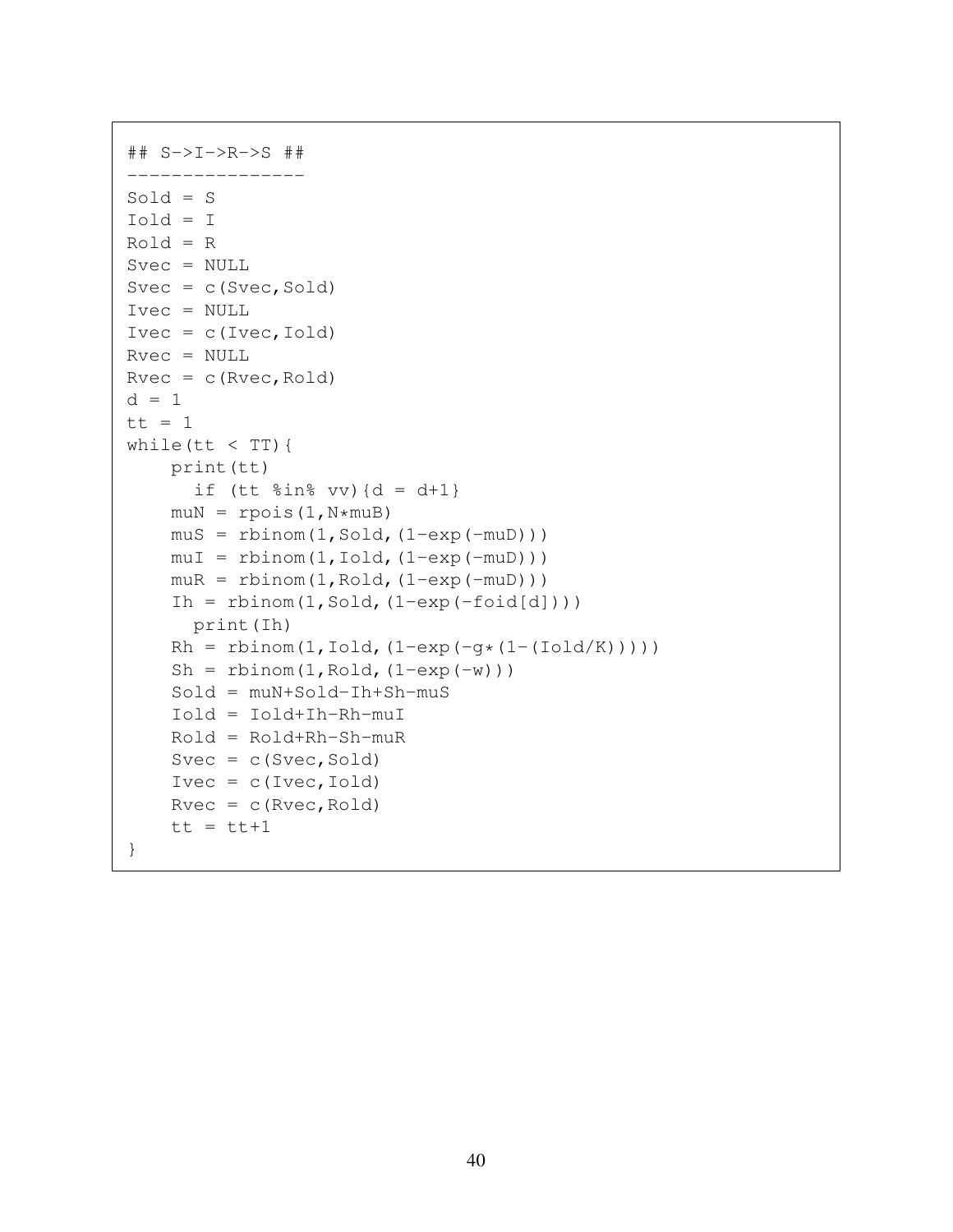## 6.2 Two Compartments of Infected Individuals

```
13 SIR & SIRS - Two compartments I1 & I2.R
## S->I->R ##
-------------
Sold = SIold = I1Iold2 = I2Rold = RSvec = NULL
Svec = c(Svec, Sold)Ivec1 = NULL
Ivec1 = c(Ivec1,Iold1)Ivec2 = NULL
Ivec2 = c(Ivec2,Iold2)Rvec = NULL
Rvec = c(Rvec, Roll)d = 1tt = 1while(tt < TT){
    print(tt)
      if (tt \sin \theta vv) {d = d+1 }
    muN = rpois(1, N*muB)mus = rbinom(1, Sold, (1-exp(-muD)))muI1 = rbinom(1,Iold1,(1-exp(-muD)))muI2 = rbinom(1,Iold2,(1-exp(-muD)))m uR = rbinom(1, Rold, (1-exp(-m uD)))Ih1 = rbinom(1, Sold, (1-exp(-fold[d])))
    Ih2 = rbinom(1,Iold1,(1-exp(-h)))print(c(Ih1,Ih2))
    Rh = rbinom(1, Iold2, (1-exp(-q)))Sold = muN+Sold-Ih1-muS
    Iold1 = Iold1+Ih1-Ih2-muI1
    Iold2 = Iold2+Ih2-Rh-muI2
    Rold = Rold+Rh-muR
    Svec = c(Svec, Sold)Ivec1 = c(Ivec1,Iold1)Ivec2 = c(Ivec2,Iold2)Rvec = c(Rvec, Roll)tt = tt+1}
```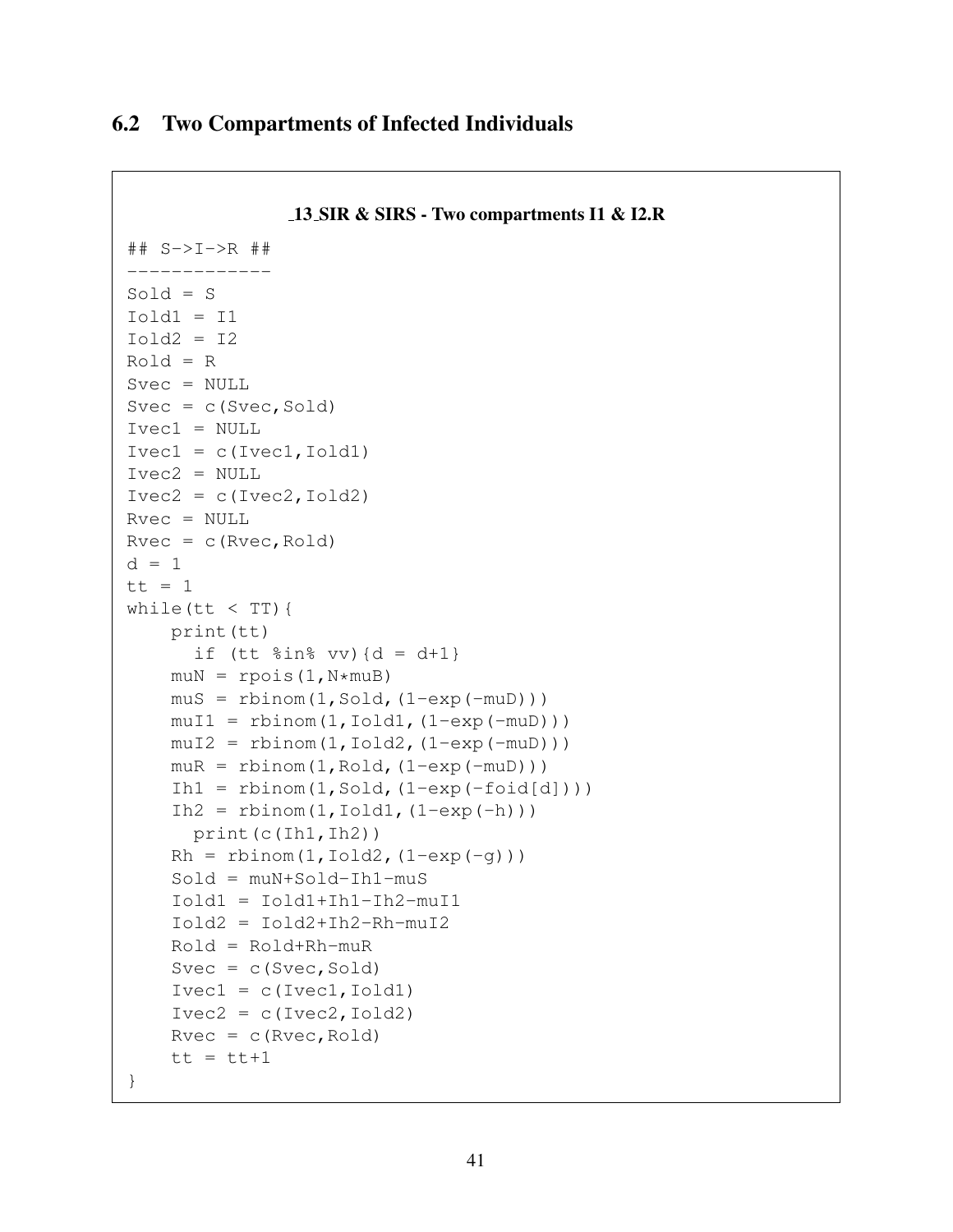```
## S->I->R->S ##
----------------
Sold = SIold = I1Iold2 = I2Rold = RSvec = NULL
Svec = c(Svec, Sold)Ivec1 = NULL
Ivec1 = c(Ivec1,Iold1)Ivec2 = NULL
Ivec2 = c(Ivec2,Iold2)Rvec = NULL
Rvec = c(Rvec, Roll)d = 1tt = 1while(tt < TT){
    print(tt)
      if (tt \sin \theta vv) {d = d+1 }
    muN = rpois(1, N*muB)mus = rbinom(1, Sold, (1-exp(-muD)))muI1 = rbinom(1,Iold1,(1-exp(-muD)))muI2 = rbinom(1,Iold2,(1-exp(-muD)))m uR = rbinom(1, Rold, (1-exp(-m uD)))Ih1 = rbinom(1, Sold, (1-exp(-fold[d])))
    Ih2 = rbinom(1,Iold1,(1-exp(-h)))print(c(Ih1,Ih2))
    Rh = rbinom(1, Iold2, (1-exp(-q)))Sh = rbinom(1, Rold, (1-exp(-w)))
    Sold = muN+Sold-In1+Sh-muSIold1 = Iold1+Ih1-Ih2-muI1
    Iold2 = Iold2+Ih2-Rh-muI2
    Rold = Rold+Rh-Sh-muR
    Svec = c(Svec, Sold)Ivec1 = c(Ivec1,Iold1)Ivec2 = c(Ivec2,Iold2)Rvec = c(Rvec, Roll)tt = tt+1}
```